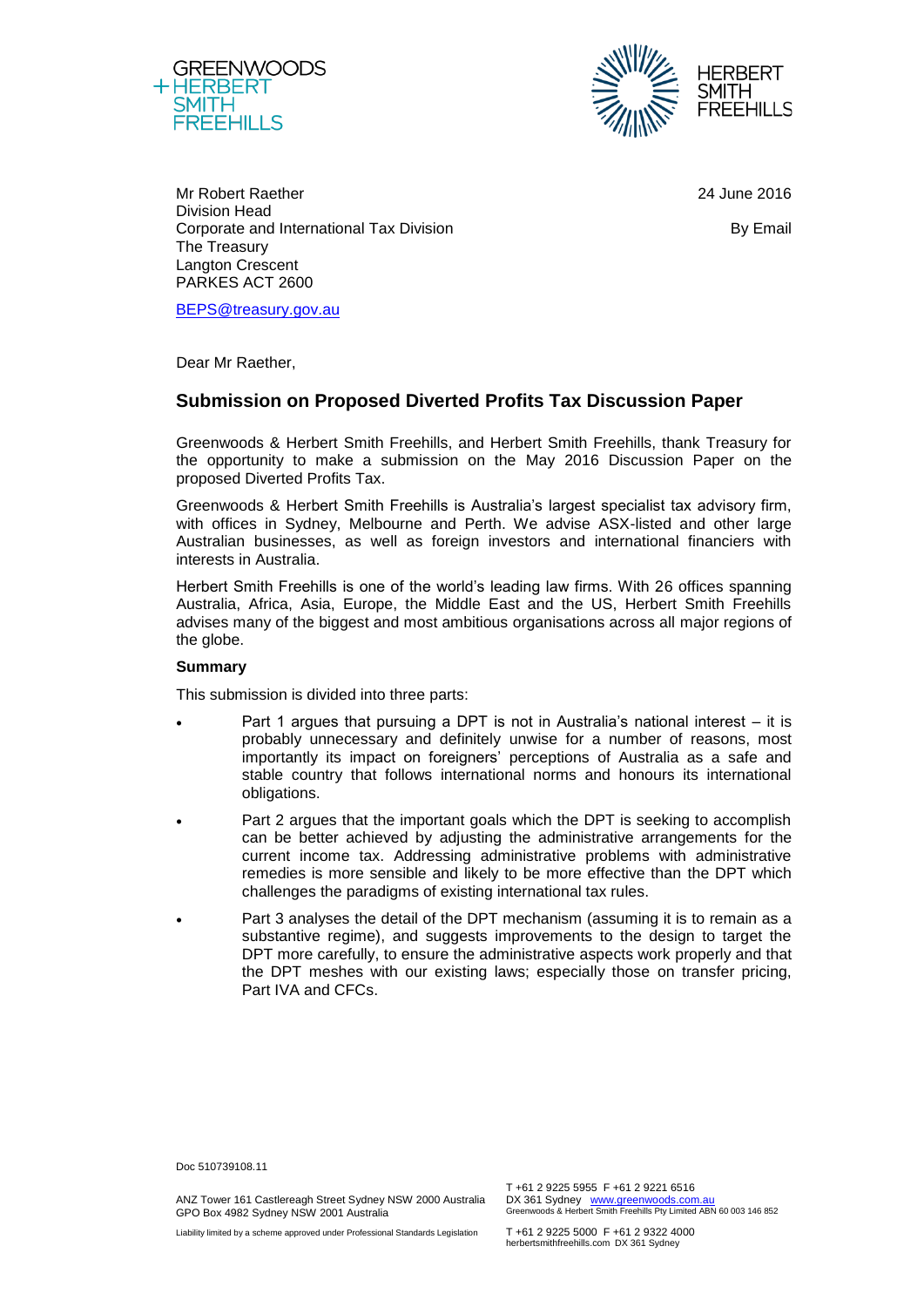



# **Abbreviations**

| <b>ACA</b>             | Annual Compliance Arrangement                                                                      |
|------------------------|----------------------------------------------------------------------------------------------------|
| <b>APA</b>             | <b>Advance Pricing Arrangement</b>                                                                 |
| ATO                    | <b>Australian Taxation Office</b>                                                                  |
| <b>BEPS</b>            | Base Erosion and Profit Shifting                                                                   |
| <b>CFC</b>             | <b>Controlled Foreign Company</b>                                                                  |
| <b>CGT</b>             | capital gains tax                                                                                  |
| <b>CIV</b>             | collective investment vehicle                                                                      |
| <b>CTA</b>             | Corporate Tax Association                                                                          |
| DP.                    | Treasury Discussion Paper on the DPT, May 2016                                                     |
| DPT.                   | <b>Diverted Profits Tax</b>                                                                        |
| EU                     | European Union                                                                                     |
| <b>FIRB</b>            | Foreign Investment Review Board                                                                    |
| <b>HMRC</b>            | HM Revenue & Customs (UK)                                                                          |
| <b>IDS</b>             | <b>International Dealings Schedule</b>                                                             |
| IP                     | intellectual property                                                                              |
| <b>ITAA</b>            | the Income Tax Assessment Act 1936, or the Income Tax Assessment<br>Act 1997, as the case requires |
| MAAL                   | Multinational Anti-Avoidance Law, enacted within Part IVA of the ITAA,<br>implemented in 2015      |
| <b>OBU</b>             | Offshore Banking Unit                                                                              |
| OECD                   | The Organisation for Economic Co-operation and Development                                         |
| OECD Model             | OECD, Model Convention on Income and on Capital                                                    |
| <b>OECD Commentary</b> | OECD, Commentary to OECD, Model Convention on Income and on<br>Capital                             |
| PE                     | permanent establishment                                                                            |
| <b>PRRT</b>            | Petroleum Resource Rent Tax Assessment Act 1987                                                    |
| <b>SGE</b>             | significant global entity within the meaning of the ITAA                                           |
| TAA                    | Taxation Administration Act 1953                                                                   |
| <b>UK Guidance</b>     | HMRC's November 2015 Diverted Profits Tax: Guidance.                                               |
| <b>WHT</b>             | withholding tax                                                                                    |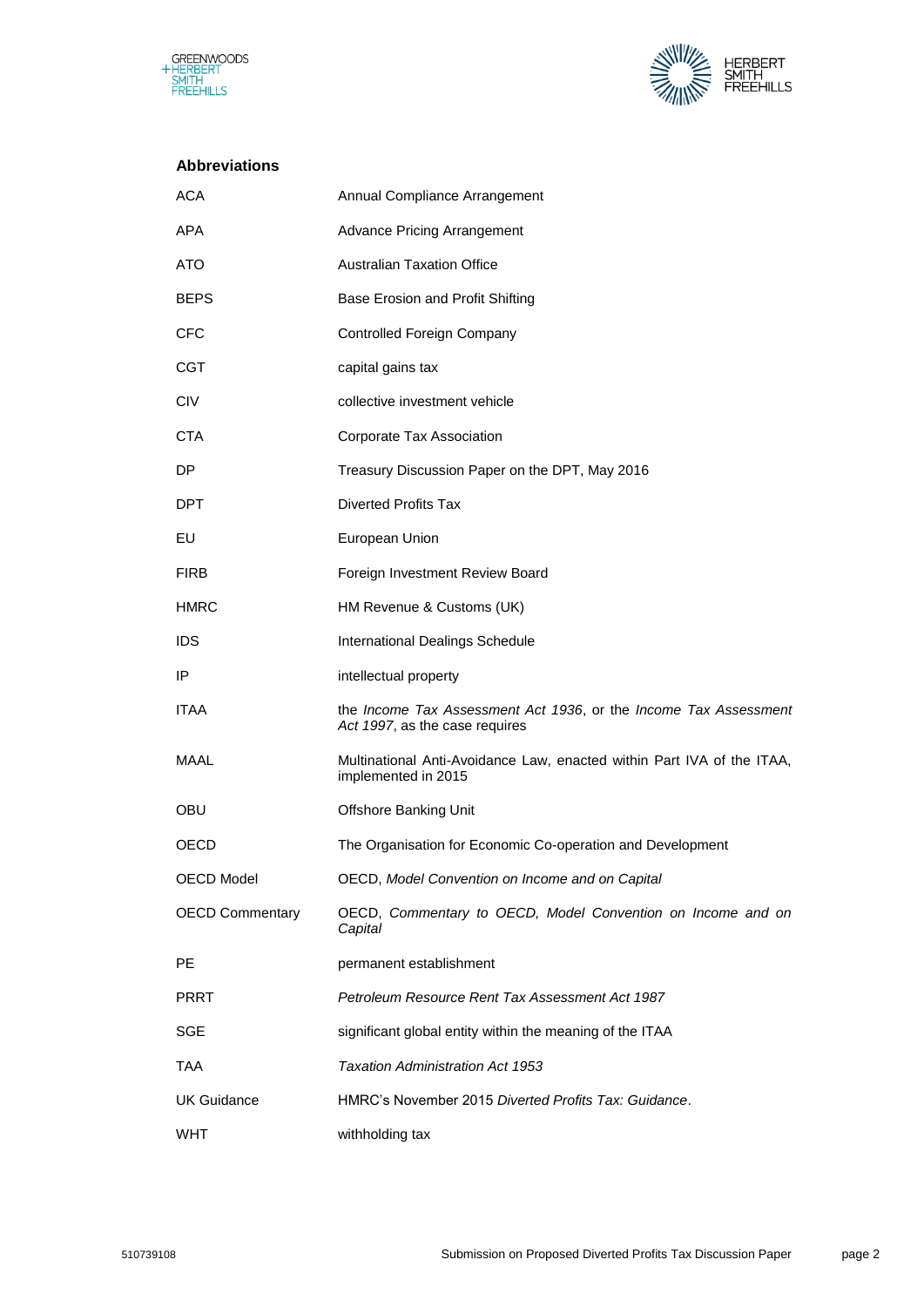



# **1 Mixed signals about Australia's attitude to foreign investment: the DPT is both unnecessary and undesirable**

The current Government and previous governments have long recognised Australia's need for foreign investment. Indeed, one of the main justifications for the long term cut in the corporate tax rate in the Budget announced on 2 May 2016, was the need to encourage further foreign investment. Similarly, the announcements in the National Innovation and Science Agenda and the Budget on new tax measures for CIVs are intended, amongst other things, to encourage more foreign capital to be invested in Australia.

At the same time, there have been a number of recent announcements and measures which effectively make foreign investors pause when considering investing in Australia. Among these are:

- the process of securing FIRB approval for foreign investment in Australia has become more difficult in recent years. For example, the new dedicated agricultural land regime and land ownership register and various high-profile enforcement actions affecting residential real estate, additional State taxes imposed just for foreign land buyers, with many more applications being rejected, requiring restructure or being made subject to more detailed conditions than in the past,
- the enhanced tax conditions attached to securing FIRB approval, notwithstanding some winding-back of the requirements in May 2016,
- the mandatory public disclosure of the amount of revenue and tax payments by large entities,
- the creation of the ATO's Tax Avoidance Taskforce, a development which it is said will generate \$3.7bn over 4 years without changing a single word of legislation,
- the removal of the CGT discount for foreign investors,
- the administrative complexity of the new WHT on non-residents' CGT, a measure which is unnecessary for large foreign investors who have managed to comply with their CGT obligations for many years without this system,
- doubling the tax rate for foreigners investing into Australian managed investment trusts,
- the MAAL, legislated in 2015, a measure which was directed just at foreign entities operating in Australia,
- the introduction of higher levels of penalties for SGEs, effectively doubling penalties on such entities that enter into tax avoidance or profit shifting schemes (with a potential penalty of 100% of the amount of tax instead of 50%), and
- the DPT, a measure which had been ruled out as unnecessary only a year ago. $1$

Whatever the merits of individual measures, for foreign investors it is the overall impression of a country's attitude to foreign investment, and the perception of stability in government policy, that are likely to influence investment decisions. Our assessment at the moment is that the Australian attitude to foreign investment is perceived by foreign investors as becoming more negative and having an adverse impact on foreign

<sup>&</sup>lt;sup>1</sup> Treasurer, Press Release, 'Strengthening our Tax System' (11 May 2015)

<http://jbh.ministers.treasury.gov.au/media-release/040-2015/> ('after consultation with the United Kingdom it is clear that we do not need to replicate their Diverted Profits Tax').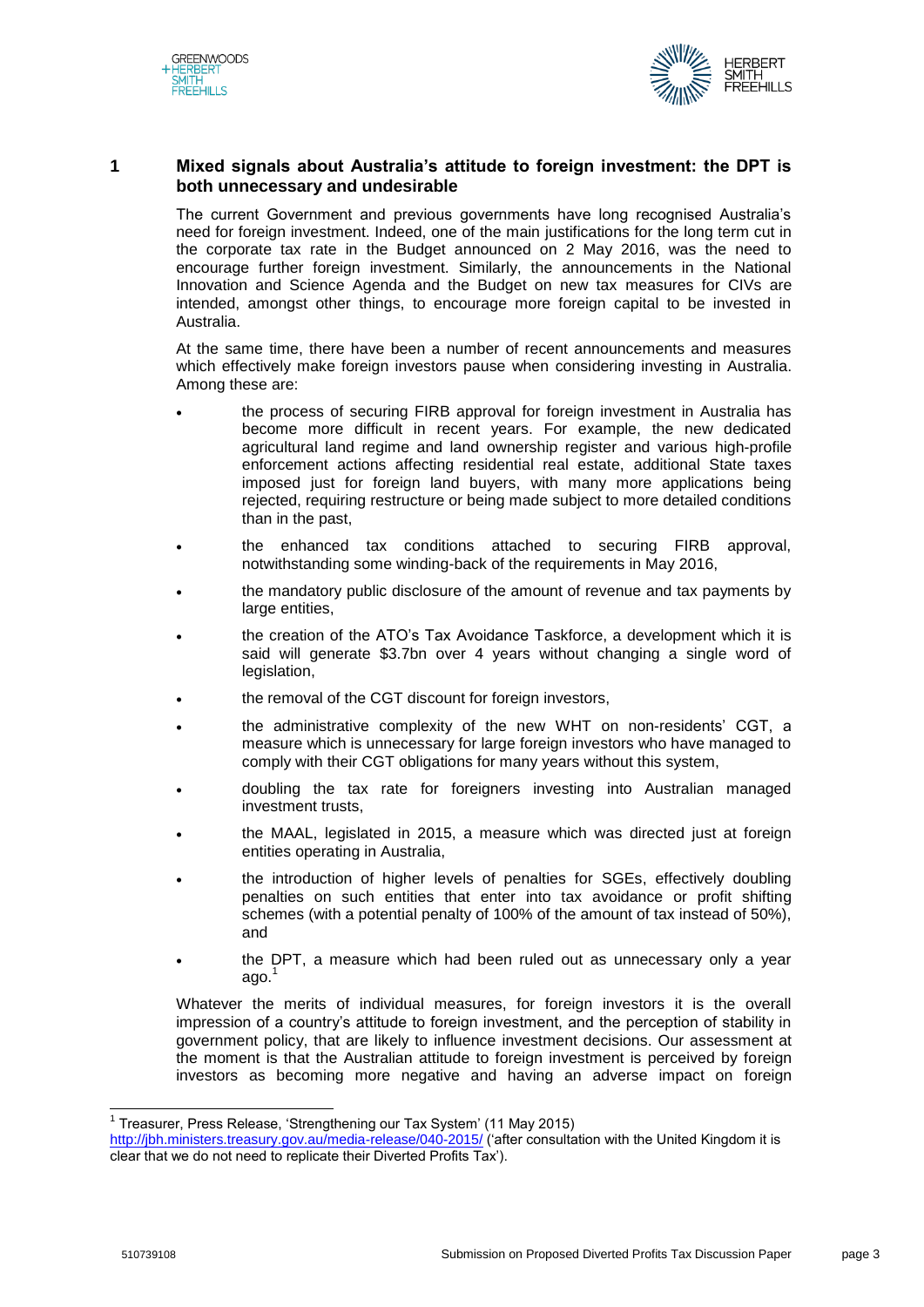



investment. This detracts from Australia's ability to attract foreign capital and thereby jobs and growth, and economic activity.

In this context, the Government should revisit the question whether it is in Australia's national interest to proceed with the proposed DPT.

# **1.1 Existing measures protect Australia's tax base**

Australia is regarded internationally as already having some of the toughest tax avoidance measures in the world, and an effective tax administration in applying them. Australia has specific anti-avoidance rules, a dedicated general anti-avoidance rule, a treaty network with many internal anti-abuse rules, strict thin capitalisation rules and newly-invigorated rules controlling transfer pricing. These existing regimes are adequate to deal with the problems which the DP raises.

For example, the day before the DPT was announced, the ATO released four Taxpayer Alerts on multinational tax avoidance, indicating that the ATO will use various weapons against international tax planning including thin capitalisation rules, transfer pricing rules, the general anti-avoidance rule, specific anti-avoidance rules and WHT. One of the alerts (TA 2016/4) seems to cover a leasing situation similar to one of the examples of what is to be covered by the DPT [DP Appendix B.2].

Further, the other two examples given in the DP are ones where transfer pricing rules already deal with the issues at a substantive level. The Government released a Discussion Paper on the OECD BEPS transfer pricing recommendations in February 2016 and announced in the Budget that the references in Australian law to OECD guidance on transfer pricing will be updated and will now refer to the *OECD Transfer Pricing Guidelines* adjusted for the BEPS outcomes.

Within the EU we understand that it is emerging that state aid rules are a sufficient remedy to the kinds of concerns that prompted the UK DPT. Similarly in Australia action under existing laws has been in progress for some time and in our view it is likely to be the case that the DPT and the compliance that it creates will prove to be unnecessary.

# **1.2 Deregulation**

The DPT also contradicts another key plank of the Government's long term policy agenda – deregulation (or 'cutting red tape'). The DP and the Taxpayer Alerts make clear that there are various weapons already available to the ATO to deal with the kinds of activities given as examples covered by the DPT.

The DPT applies an additional layer to the provisions taxpayers will have to consider before deciding whether to invest in Australia, or having invested, how to deal with particular transactions, which makes for more regulation, more delay (as ATO clearance will often be necessary) and more uncertainty. This layer is on top of BEPS measures, which are also adding more regulation (and which overlap or intersect with the DPT as outlined below).

Published research on tax compliance costs indicates that they are already very high in Australia, but such data still rarely seem to affect Government decisions in the taxation area.

# **1.3 The perils of going (almost) alone**

One of the main justifications of the G20/OECD BEPS project is that it is not possible to deal with many of the forms of international tax planning covered by BEPS without international cooperation and coordinated action. The converse is also true: if countries take individual actions, *outside the BEPS outcomes*, which cut across them, there is likely to be widespread defection from international norms over time.

A recurring theme in the DP is that Australia should collect its 'fair share' of tax; paragraph 1 of the DP consciously links securing a 'fair share of tax' to the BEPS project. While 'collecting their fair share' is undoubtedly a sentiment which is widely shared by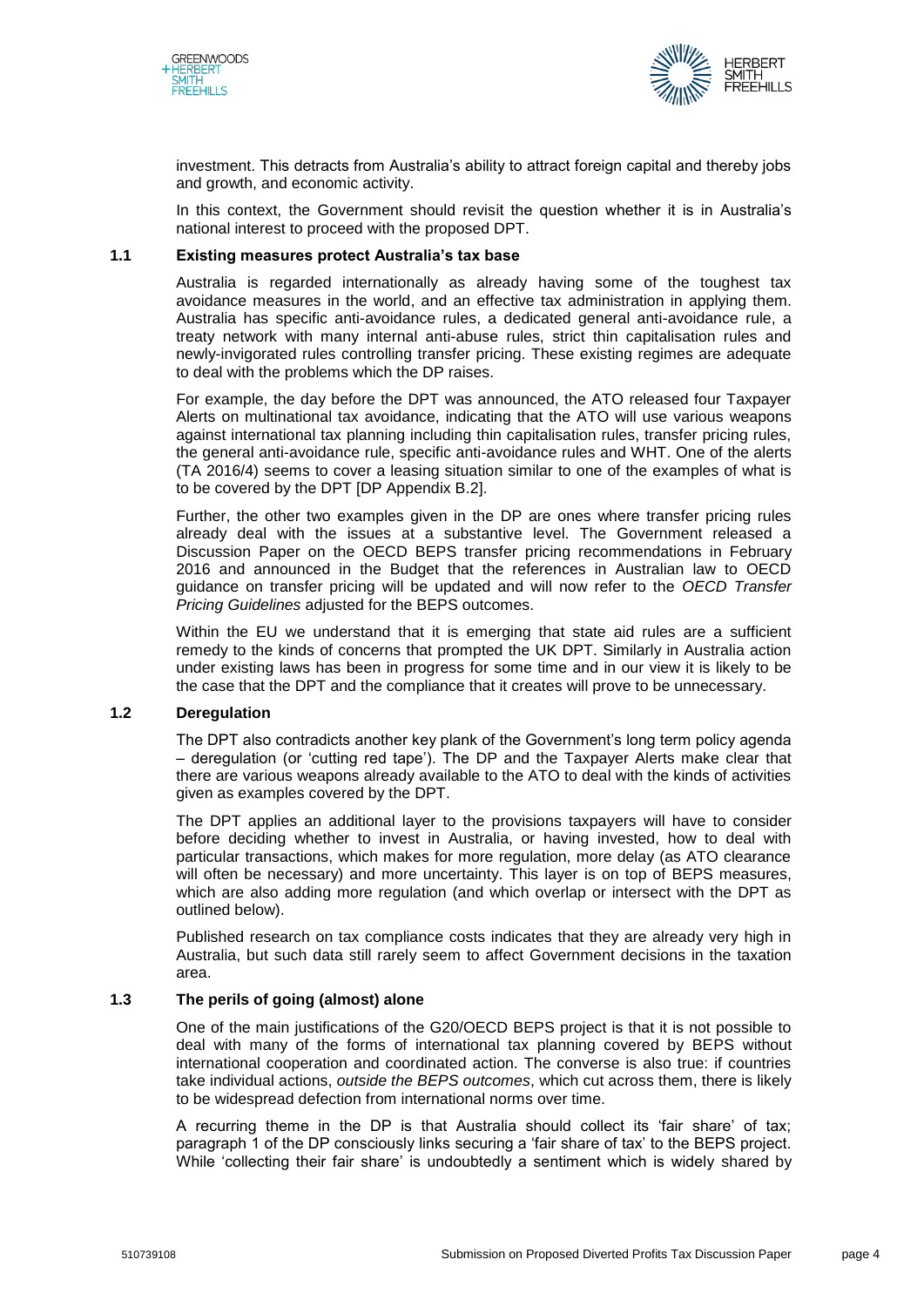



other countries for their own tax collections, unless there is international agreement on what constitutes a fair share, the mantra lacks any meaningful content in determining a taxpayer's liability to tax.<sup>2</sup> Australia's claimed 'share' will only be accepted by other countries as 'fair' if we are seen as supporting an international consensus, a point which the DP does not acknowledge.

The international consensus reflected in the 2015 BEPS Explanatory Statement is very clear about:

- what countries are politically committed to do (**international standards**);
- what countries may do as part of implementation of international **best practice**; and
- what countries **may do** in other respects without breaching the BEPS consensus.

Australia might claim that the DPT is something Australia is permitted to do without breaching the BEPS consensus, but the BEPS Explanatory Statement is clear that this class of measures is very limited, and the DPT does not belong.<sup>3</sup>

Moreover, both the OECD and the US have indicated they regard Australia's and the UK's actions in relation to the MAAL and the DPT to be a defection from the BEPS process. Indeed, both the MAAL and the DPT could be seen as ways for Australia to exert its tax sovereignty over profits that are more appropriately subject to tax in another jurisdiction and an attempt by Australia to secure more than its fair share of tax. The OECD has warned against the dangers from unilateral measures:

> *24. Challenges have arisen in the course of the development of the measures: some countries have enacted unilateral measures, some tax administrations have been more aggressive, and increasing uncertainty has been denounced by some practitioners as a result of both the changes in the world economy and the heightened awareness of BEPS. As noted in the BEPS Action Plan:*

> > *… the emergence of competing sets of international standards, and the replacement of the current consensus based framework by unilateral measures, could lead to global tax chaos marked by the massive re-emergence of double taxation.<sup>4</sup>*

In an interview in 2015, leading OECD tax official Pascal Saint-Amans is reported to have said that unilateral actions were 'dangerous' because they 'go beyond the parameters of

 2 Leading Australian tax barrister David Bloom QC puts it this way: '*relying on the lack of 'morality' of particular*  taxpayers to argue that a 'fair share' of tax is not being paid is not helpful, for the simple reason that abstract *concepts such as 'fairness' cannot be used to determine a taxpayer's tax liability. This is not to say that morality is unimportant or irrelevant to how an individual behaves or a business operates, but simply that it cannot answer the question of how much tax is payable*'. D Bloom QC, *Tax Avoidance – A View from the Dark Side*, August 2015, available at [http://law.unimelb.edu.au/\\_\\_data/assets/pdf\\_file/0009/1585962/2015-](http://law.unimelb.edu.au/__data/assets/pdf_file/0009/1585962/2015-TaxAvoidanceAViewfromtheDarkSidebyDavidBloomQC2.pdf) [TaxAvoidanceAViewfromtheDarkSidebyDavidBloomQC2.pdf](http://law.unimelb.edu.au/__data/assets/pdf_file/0009/1585962/2015-TaxAvoidanceAViewfromtheDarkSidebyDavidBloomQC2.pdf) .

<sup>3</sup> OECD/G20 Base Erosion and Profit Shifting Project, *Explanatory Statement 2015 Final Reports* (2015): '*none of these options were recommended at this stage. This is because, among other reasons, it is expected that the measures developed in the BEPS Project will have a substantial impact on BEPS issues previously identified in the digital economy, that certain BEPS measures will mitigate some aspects of the broader tax challenges, and that consumption taxes will be levied effectively in the market country. Countries could, however, introduce any of these options in their domestic laws as additional safeguards against BEPS, provided they respect existing treaty obligations, or in their bilateral tax treaties*.'

<sup>4</sup> OECD/G20 Base Erosion and Profit Shifting Project, *Explanatory Statement 2015 Final Reports* (2015), para 24.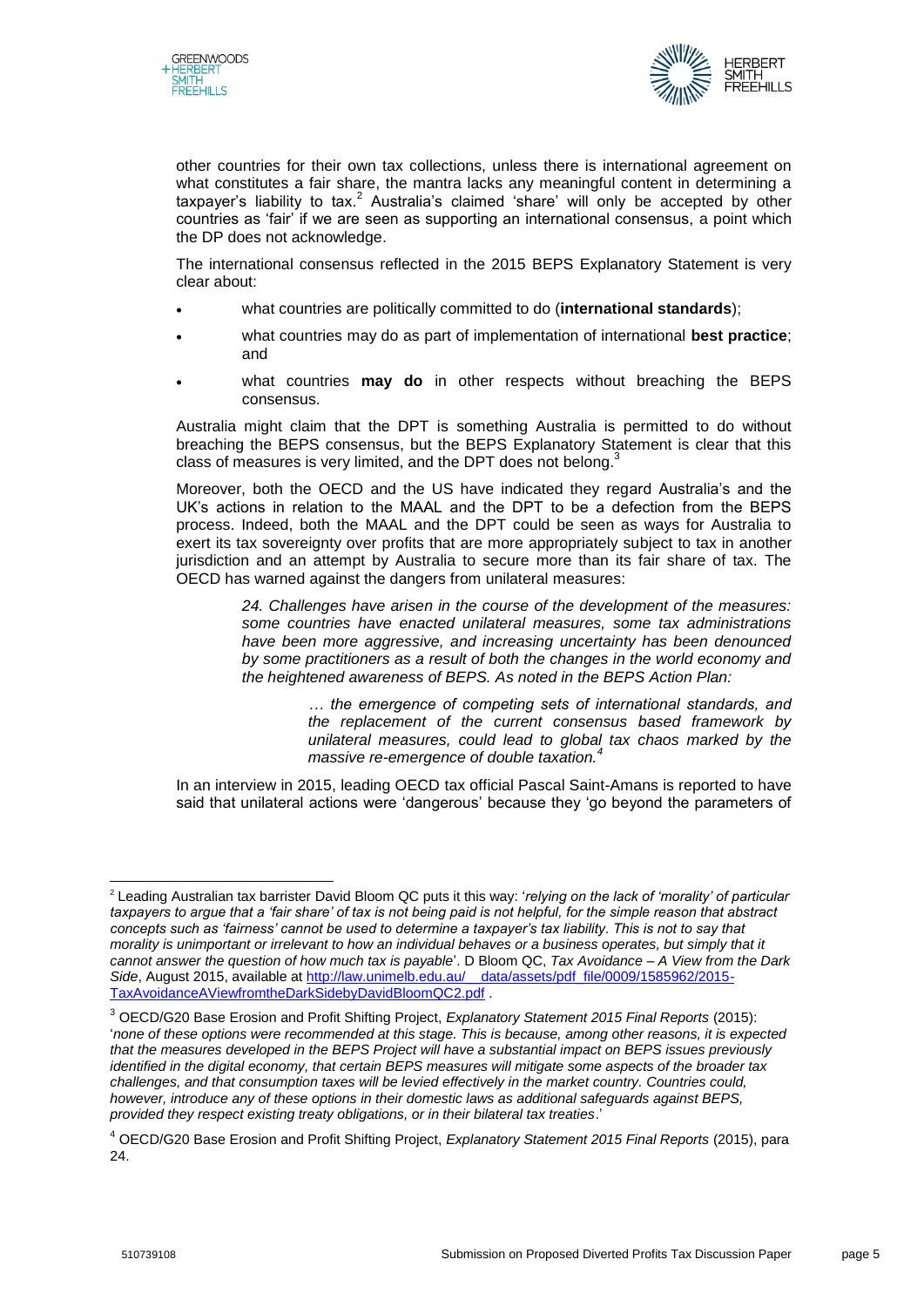



BEPS'.<sup>5</sup> He expressed the view (or perhaps, hope) that they would be 'superseded.' Robert Stack, Deputy Secretary (International Tax Affairs) in the US Treasury has described the UK and Australian measures as 'disturbing'<sup>6</sup> and said the US was 'extremely disappointed' by the UK DPT. $^7$ 

In the short term, the potential costs of unilateral action may not be evident but other countries may well regard our DPT as not only contrary to BEPS but also as contrary to existing treaties and on either or both bases refuse to give relief to foreign multinationals for the Australian and UK taxes (i.e., producing double taxation) contrary to the usual availability of relief which every country agrees is an indispensable part of the international consensus of taxation.

Further, the actions seem more than a little precipitous. Australia has recently enacted many new measures for cross-border transactions and it is still far too early to see their full effects in practice. Obvious measures include the revisions to Part IVA in 2012, the complete overhaul of Australia's transfer pricing laws in 2013, the MAAL and country-bycountry reporting. The DPT may be entirely unnecessary in the presence of these measures. It will be a pyrrhic victory if, for no revenue upside, Australia has distanced itself from foreign investors and the international tax community.

Moreover, subtle forms of retaliation may occur (such as audits targeting Australianincorporated multinationals by other countries) and the long term potential costs will not be predictable, observable or measurable: Australia may simply not know that it has not attracted foreign capital by reason of the DPT. The BEPS process may end up being less successful than it otherwise would be, to the detriment of all participating countries both in a revenue and GDP sense.

So while the MAAL was justified by the then Treasurer Hockey as a form of BEPS cooperation ('the BEPS program ... has helped facilitate this measure,')<sup>9</sup> there should be no doubt that foreign investors, other countries and the OECD do not see these unilateral developments as being at the forefront of pursuing the BEPS project; rather they view our actions as running counter to it.

# **1.4 Stigmatising lower tax jurisdictions and their policy settings to attract economic activity**

The DPT requires a transaction that has given rise to an 'effective tax mismatch' to operate. An effective tax mismatch will exist where an Australian taxpayer has a crossborder transaction or transactions, with a related party, and as a result, the increased tax liability of the related party attributable to the transaction(s) is less than 80 per cent of the corresponding reduction in the Australian taxpayer's tax liability [DP para 23]. An effective tax mismatch will arise where the tax jurisdiction of the related party has a tax rate of less than 24 per cent which effectively stigmatises jurisdictions with a tax rate lower than Australia's corporate tax rate. As is explained further in section 3 below, due to Australia's

 $^5$  N Khadem, 'Hockey's laws to fight multinationals will be 'superseded' by final BEPS plan, OECD says', *Sydney Morning Herald* (5 October 2015)[, http://www.smh.com.au/business/the-economy/hockeys-laws-to](http://www.smh.com.au/business/the-economy/hockeys-laws-to-fight-multinationals-will-be-superseded-by-final-beps-plan-oecd-says-20151005-gk1ait.html)[fight-multinationals-will-be-superseded-by-final-beps-plan-oecd-says-20151005-gk1ait.html.](http://www.smh.com.au/business/the-economy/hockeys-laws-to-fight-multinationals-will-be-superseded-by-final-beps-plan-oecd-says-20151005-gk1ait.html) His testimony to the Senate Economics' Committee inquiry into corporate tax avoidance was to the same effect.

<sup>6</sup> N Khadem, Why the United States hates Britain and Australia's 'Google tax',' *Sydney Morning Herald* (25 June 2015[\) http://www.smh.com.au/business/comment-and-analysis/why-the-united-states-hates-britain-and](http://www.smh.com.au/business/comment-and-analysis/why-the-united-states-hates-britain-and-australias-google-tax-20150625-ghxj0n.html)[australias-google-tax-20150625-ghxj0n.html](http://www.smh.com.au/business/comment-and-analysis/why-the-united-states-hates-britain-and-australias-google-tax-20150625-ghxj0n.html)

<sup>7</sup> L Sheppard, US 'Extremely Disappointed in DPT and BEPS Outlook', *Tax Notes International* (15 June 2015).

 $^8$  For example, there is still some debate whether the US will give a foreign tax credit for the UK's DPT. S Goundar, 'US Foreign Tax Credit for UK DPT?' *Tax Journal* (5 November 2015).

<sup>&</sup>lt;sup>9</sup> Treasurer, Press Release, 'Strengthening our Tax System' (11 May 2015) <http://jbh.ministers.treasury.gov.au/media-release/040-2015/>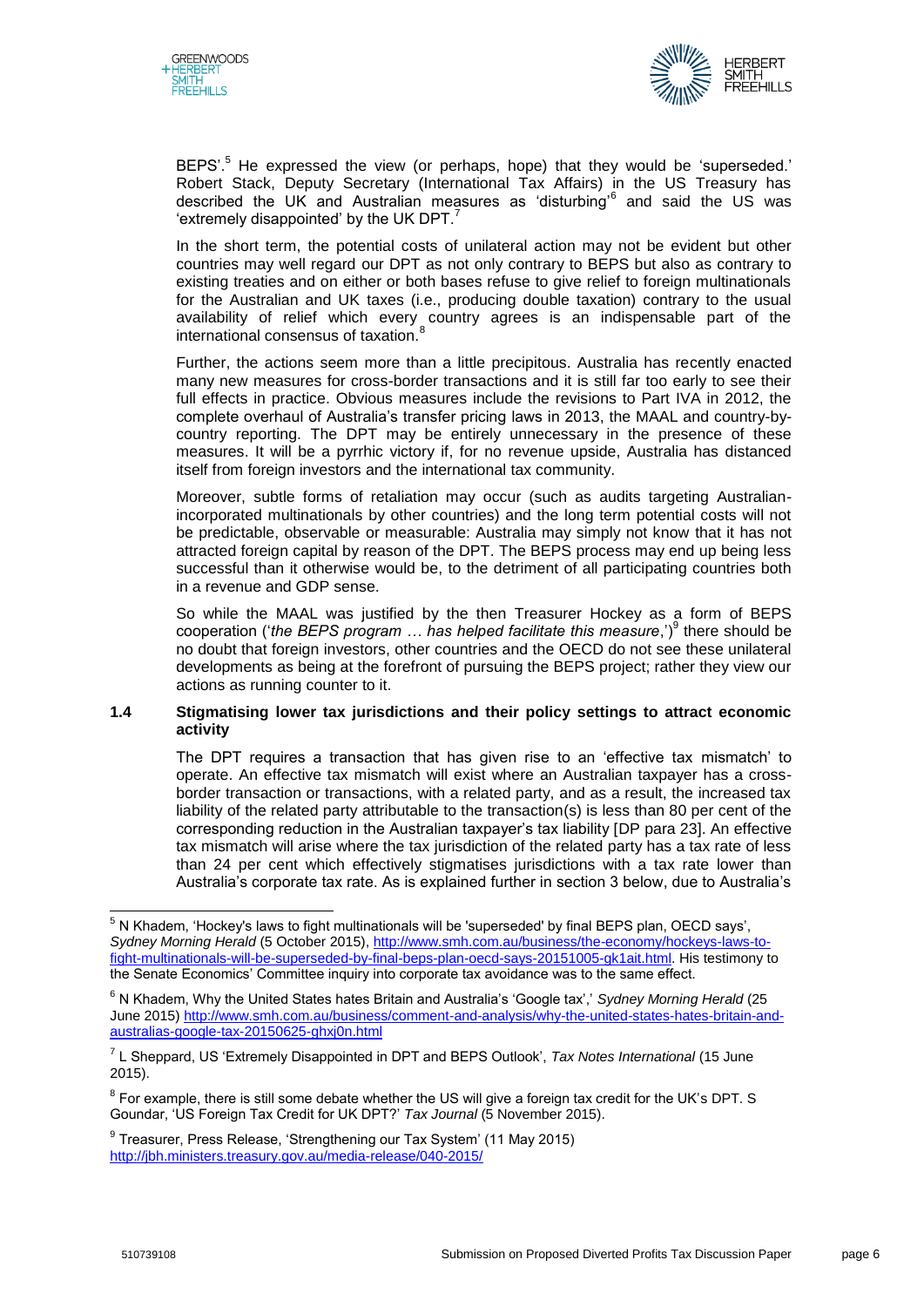



high corporate tax rate the effective tax mismatch requirement will result in many foreign related party transactions being caught. It is ridiculous to suggest that a significant number of transactions with foreign related parties are an attempt to reduce Australian tax liabilities and therefore should be subject to DPT.

Countries compete to attract economic activity in part by adopting attractive tax policies, including tax rates. BEPS does not cut against this principle: indeed, it endorses it provided that the tax policy attracts substantive economic activity. The DPT as set out in the DP appears to be an attempt by Australia to tax the economic activity legitimately conducted in other countries. The potential consequence is that trade between Australia and countries with rates below 24% will be impeded, and Australia is not likely to be chosen as a cross-border trading hub.

# **1.5 Australia's treaty obligations and the potential for double taxation**

The DP does not indicate how the Australian DPT will be implemented. The apparent candidates are as a stand-alone tax (like the UK DPT) or as part of Part IVA of the ITAA (like the MAAL). Each has problems. It is also unclear whether the DPT is supposed to be an 'income tax', a new tax or a penalty. But two things are clear: first, the DPT is not consistent with Australia's domestic law enacted to give effect to our tax treaty obligations; and second, yet it is essential, if the DPT is to accomplish anything, that it survive the application of Australia's tax treaties.

The UK DPT operates on the theory that it is not a covered tax for UK tax treaty purposes. In the UK domestic law, treaties are given effect as part of domestic law only for specific taxes even when the treaty clearly covers other taxes (as many UK treaties do, for example, in the non-discrimination area). So while taxpayers may not be able to dispute the issue under UK domestic law, treaty partners can clearly assert that this approach is a breach of the treaty (depending on the form of the taxes covered article in the particular treaty).

The DPT is clearly an 'income tax' in terms of the standard OECD Model Article 2(2).

In Australia until recently, tax treaties did not include the equivalent of OECD Model Article 2(2) and only had a list (in a drafting sense) equivalent to OECD Model Article 2(3)-(4). Australian treaties, however, generally refer in this context simply to 'income tax' and in two cases<sup>10</sup> it has been held that income tax here has a broad meaning similar to that in OECD Model Article 2(2). Moreover, Australia has until recently asserted in its Explanatory Memoranda to tax treaties that the expression 'income tax' covers the PRRT, which is quite a different kind of tax to a standard income tax. Hence it is almost certain that under Australia's income tax treaties the DPT would be held by the courts to be an 'income tax' even if enacted as a separate tax.

Moreover, as Australia's treaties nowadays are implemented in domestic law according to their tenor, the implementation process is different to the UK and would not prevent an Australian taxpayer raising the argument that a stand-alone DPT was not consistent with Australia's treaty obligations as implemented in domestic law.

It is thus necessary to find another treaty basis upon which the tax can be levied and sustained.

The likely justification is the view espoused by the OECD Commentary only in 2003 (and soon to be reinforced by OECD Commentary changes arising from BEPS) that treaties do not override domestic law anti-avoidance rules. Prior to 2003, the OECD Commentary said the opposite. The prevailing view in Australia and internationally seems to be that it is the OECD Commentary as at the time treaties are signed which is to be applied to a

<sup>10</sup> *Virgin Holdings SA v Commissioner of Taxation* [2008] FCA 153; *Undershaft (No 1) v Commissioner of Taxation* [2009] FCA 41.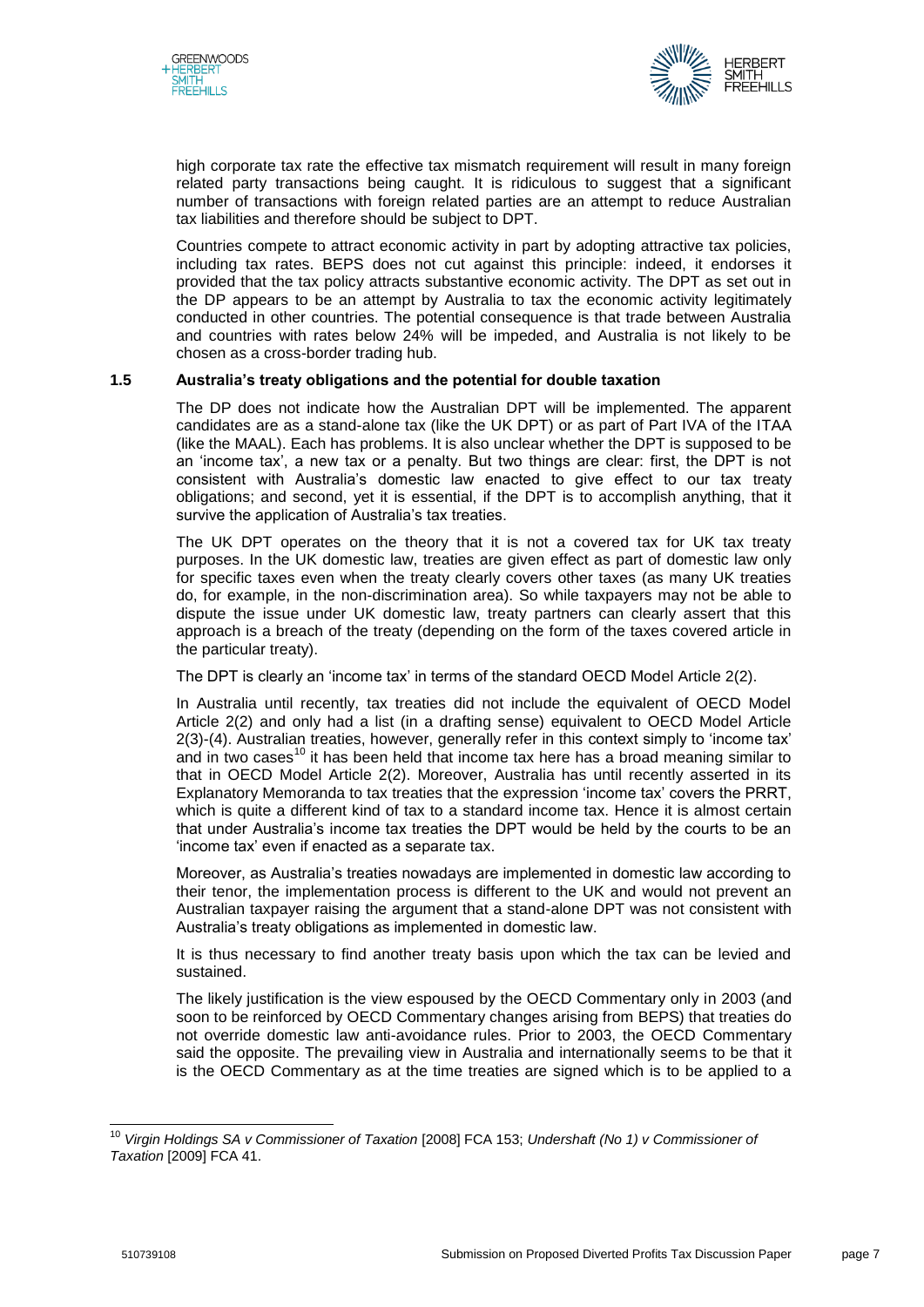



particular bilateral treaty.<sup>11</sup> Hence, simple reliance on the OECD Commentary for this proposition is likely only to apply to Australian treaties signed from 2003 (only 10 of Australia's 43 comprehensive tax treaties), and to what extent the 2003 OECD Commentary would be readily accepted by courts is unclear as it represents a U-turn from the previous position. There are differing views in the UK on the extent to which the DPT there can be justified on this kind of basis.

In Australia's case, there is an additional argument that, since 1981, Australian domestic law implementing tax treaties has provided explicitly that treaties do not override Part IVA and consequently, when other countries sign treaties in light of that provision in domestic law, they will be treated as having accepted that position.<sup>12</sup> Some support for this approach can be found in the recent UK tribunal decision referring to the 'good faith' doctrine in treaty law.<sup>13</sup> But where the content of Part IVA is changed in significant and substantive ways after a treaty is signed, this argument may well not be available as a matter of international law.

This will be even more arguable if it is apparent that Part IVA has been chosen to house a rule precisely to seek that protection. The OECD Commentary notes in a somewhat similar context the need to find:

> '*a satisfactory balance between, on the one hand, the need to ensure the permanency of commitments entered into by States when signing a convention (since a State should not be allowed to make a convention partially inoperative by amending afterwards in its domestic law …) and, on the other hand, the need to be able to apply the Convention in a convenient and practical way over time (the need to refer to outdated concepts should be avoided).*' 14

So, while it may be the case that housing the DPT in Part IVA will prevent claims in Australian courts by taxpayers that the treaty cannot override Part IVA, it does not prevent other countries taking the view that enacting the DPT in Part IVA has been adopted as a means to negate the tax treaty and the other country may not accept this approach as being a good faith implementation of the treaty. The result would be that there was no treaty obligation for that country as the residence country of a taxpayer to grant double tax relief under the treaty for the DPT. Whether there is double taxation will depend on the approach taken by that other country.

The reason why a foreign country may decide not to relieve double taxation is that Australia is effectively subverting three fundamental principles of tax treaties:

- 1 That business profits of a non-resident may not be taxed in the absence of a PE (*cf* MAAL).
- 2 That the arm's length principle is the international standard for adjusting profits of related parties and should be applied in the normal way as other corporate tax base rules (*cf* DPT).
- 3 That arm's length payments which attract zero or low gross basis tax rates in tax treaties such as royalties (including leasing) should not be subjected to higher tax rates (*cf* DPT).

 $\overline{\phantom{a}}$ <sup>11</sup> This view is accepted in *Thiel v Federal Commissioner of Taxation* [1990] HCA 37, *Commissioner of Taxation v Lamesa Holdings BV* [1997] FCA 785 and *Task Technology Pty Ltd v Commissioner of Taxation* [2014] FCAFC 113; [2014] FCA 38.

<sup>12</sup> Under section 4(2) of the *International Tax Agreement Act 1953* (Cth) the application of Part IVA is not restricted by Australia's tax treaties which otherwise take precedence over Australia's domestic tax laws.

<sup>13</sup> *Fowler v HMRC* [2016] UKFT 0234. In *Fowler*, however a very specific rule was in question (that North Sea divers are not employees under UK tax law even if they are regarded as employees under other UK law).

<sup>&</sup>lt;sup>14</sup> OECD, Commentary to Article 3, para 13.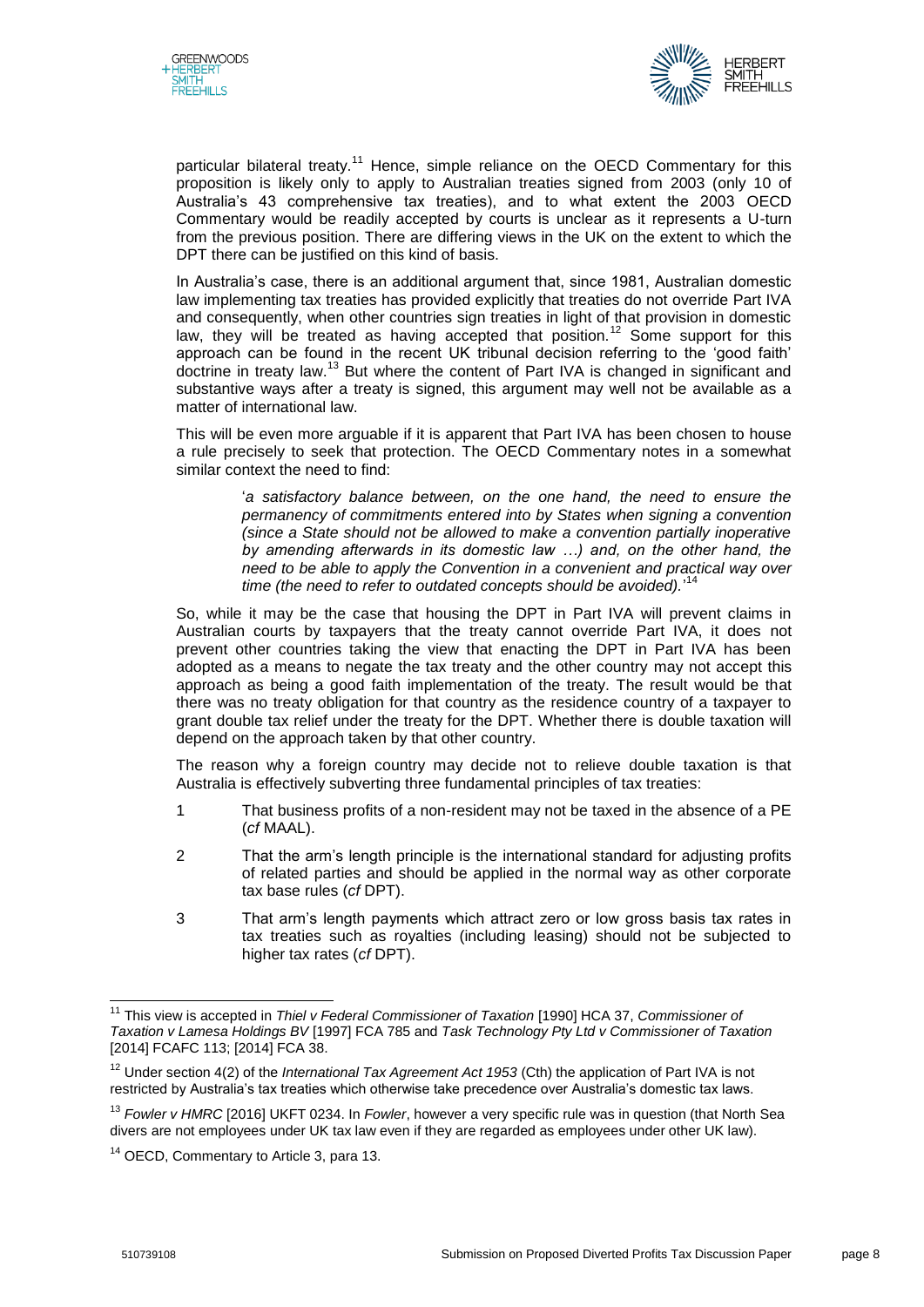



Further, double tax issues are noted under the heading on BEPS Action 3 in section 1.7 below. There is apparently deliberate and endemic double (and potentially triple) taxation created by the DPT, especially when an Australian multinational is involved. The possibility of double taxation for foreign multinationals depends on the approach taken by the foreign country of residence and it is possible that at least some foreign countries will see double taxation as a greater evil than BEPS.

#### **1.6 Legislative inconsistency**

We note also that the kind of interactions considered in relation to BEPS in section 1.7 below are also raised for virtually every existing anti-avoidance rule in the ITAA. We consider that mapping the DPT against other major anti-avoidance rules should be undertaken to ensure that interactions are appropriate. We suspect that, in that process, the very purpose of the DPT may come into question, as it creates yet another regime that can overlap with many existing international anti-avoidance rules.

Indeed, the DPT is likely to have a very perverse outcome so far as the ATO is concerned. Rather than do a full analysis of a transaction and its compliance with Australia's very many anti-avoidance rules, the ATO may well go for the more 'straightforward' DPT as a circuit breaker. In that event, except for transfer pricing, it is unclear to what extent a taxpayer can self-amend in order to cause other regimes to apply. Further, taxpayers will effectively be exposed to a longer limitation period which is justified for consistency with transfer pricing, but which will act as an extension of current limitation periods for all other anti-avoidance rules.

#### **1.7 Interaction with BEPS measures**

The OECD/G20 BEPS changes are conceived as a balanced package and interactions have been (and are continuing to be) carefully considered in the BEPS process. The DPT raises similar interaction issues, but there is no consideration of them (otherwise than as they already appear in Australian law) in relation to other BEPS Actions where Australia has indicated that action will be taken.

# *BEPS Action 2: Neutralising the Effects of Hybrid Mismatch Arrangements*

In relation to BEPS Action 2, a later start date is proposed in Australia of 1 January 2018, or when the legislation is passed if later (a not unlikely outcome given the great complexity of the BEPS recommendations on hybrids and the further work to be undertaken by the Board of Taxation as a result of the 2016 Budget). The DPT is scheduled to commence on 1 July 2017. It seems that the purpose of both delayed start dates, in part at least, is to give parties time to restructure existing transactions.

However, for hybrids there will be a period when the DPT is effective and the hybrid measures are not. In this event it is possible that a hybrid instrument will satisfy the conditions for the levy of DPT, particularly the tax mismatch condition, for example, where a payment out of Australia is deductible as a payment on a debt instrument but not taxed in the recipient's country because it is viewed as equity. Given that the start date for the hybrid measures is intended to create time for restructures, the Government should legislate if the DPT is enacted that it will not be applied in the meantime to hybrids that will be subject to whatever measures are passed on them.

Indeed any DPT legislation should go further in relation to the interaction with hybrids. The BEPS recommendations on hybrids are best practice and do not have to be implemented by Australia as an international standard. The Board of Taxation and Government have indicated that, for various reasons, Australia will implement some but not all of the recommendations on hybrids, and is still considering others.

If Australia decides that certain hybrids should not be subject to anti-hybrid rules, then depending on the reasons for that decision, it will be inappropriate in many cases to allow any DPT to apply. This is because the hybrid measures are very closely designed to deal with the interactions of countries' tax systems and contain various tiers of rules.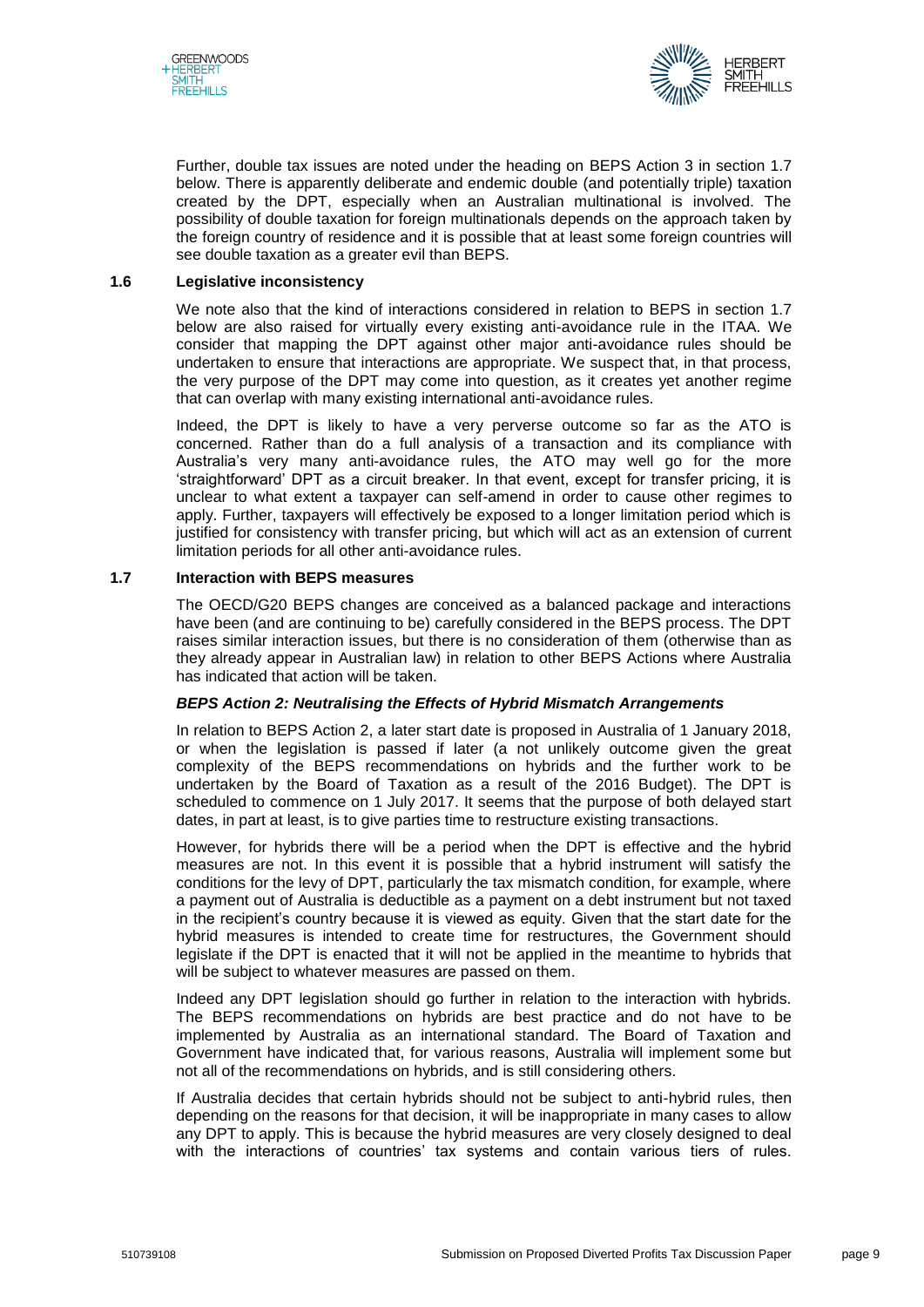



Moreover, the view may well be taken by Government in certain cases that it is in Australia's national interest not to legislate in various areas covered by the BEPS hybrids work. Hence, as part of the hybrids work, the interaction with any DPT should be legislated in detail for the period after the hybrid measures commence both for hybrids covered and not covered by those measures.

# *BEPS Action 3: Designing Effective Controlled Foreign Company Rules*

In relation to the CFC regime in the ITAA and BEPS Action 3, the DP indicates that credit will be allowed against the DPT for tax on CFC attributable income and WHT paid in Australia, but not for foreign taxes paid, to be consistent with transfer pricing penalties. One of the problems in the initial announcement of the UK DPT was that, even though it did from the outset provide credits for foreign taxes, such treatment was inadequate and was subsequently extended when the UK DPT was enacted to deal with foreign taxes levied on other entities, including tax under foreign CFC regimes.

A lot more clarity is required on what is being proposed here, before it is possible to comment definitively. However, the explanation of why credit for foreign tax is denied is both obscure in the extreme and even on its own terms unjustified when the DPT is applied other than as a backstop to transfer pricing rules. Presently, it appears the denial of the credit for foreign tax leads inexorably to double taxation. This matter should be the subject of further clarification and consultation before decisions are taken.

In addition, there should be no doubling up of the CFC regime and the DPT. The CFC regime itself already operates as a backstop for the transfer pricing regime in relation to resident companies and now the DPT is proposed as a double backstop. If dissatisfaction with transfer pricing rules is a driver of the DPT, then there is already a solution in Australian law for resident companies in the CFC regime in addition to the transfer pricing rules. Further, to the extent that the CFC regime applies, it will capture an Australian company moving income offshore to associates it controls other than through transfer pricing to the extent the income is tainted (relevantly passive or certain services income). That income will attract the full Australian corporate tax rate with a credit for foreign taxes paid in most cases, and penalties where the CFC regime is applied through an amended assessment. Further, Part IVA can be applied to schemes circumventing the CFC rules.

It seems, for example, that if the CFC regime applies in a non-transfer-pricing case, where say there is foreign tax of 15%, leaving Australian tax on that income at 15%, the DPT can then be applied to collect another 25% tax (and whether the matter can be selfcorrected is unclear, see below in relation to Diverted Profits Amount, tax rate and penalties in section 3.6). In other words, the total tax levy is 55% generated by the double taxation that is implicit in the DPT, not to mention the possibility of additional penalties canvassed below.

# *BEPS Action 4: Limiting Base Erosion Involving Interest Deductions and Other Financial Payments*

In relation to BEPS Action 4 on interest deductions etc., the Government's general position seems to be that little or no changes will be made by Australia, mainly on the basis that the Final OECD BEPS Report on Action 4 has sufficient flexibility to accommodate Australia's thin capitalisation regime as recently modified.

In any event, the BEPS work here is only 'best practice' and does not amount to a political commitment, yet. Reflecting the relationship of thin capitalisation and transfer pricing rules established in TR 2010/7 and now legislated in Division 815-B of the ITAA, paragraph 34 of the DP provides that the DPT will only be applied to reflect transfer pricing concerns with the interest rate, not the amount of the debt up to amounts permitted by the thin capitalisation 'safe harbour'. Australian rules generally provide for three alternative methods (debt to assets, worldwide debt and the arm's length debt test).

The term 'safe harbour' is most often applied to the debt to assets method, so it needs to be confirmed that the DPT will not be used to adjust the amount of debt when other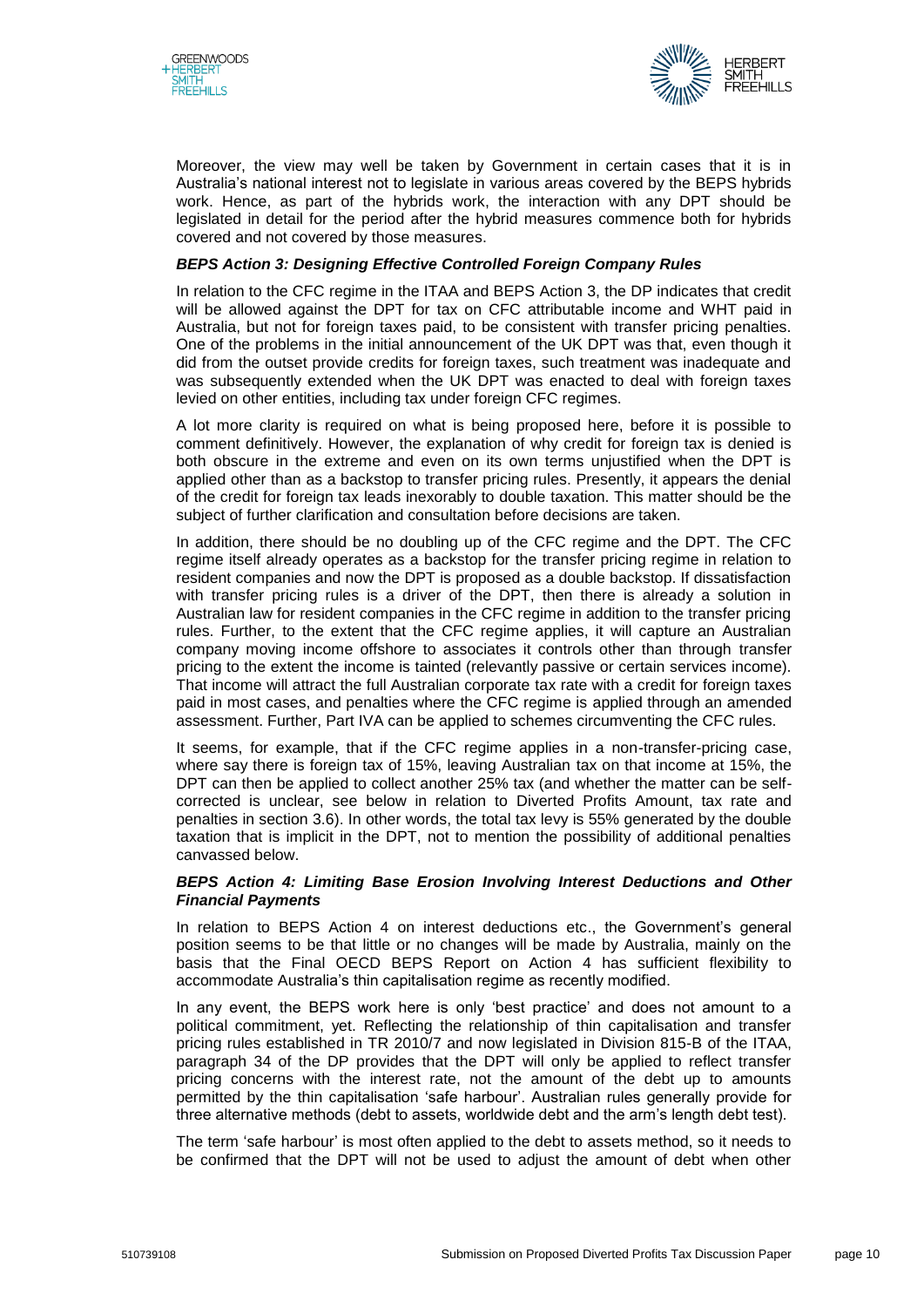



permitted methods are used, as will be increasingly common following the recent reduction of the debt to assets ratio. We note the CTA's submission on the DP that the DPT requires more elaboration in this policy interactions area.

At the moment most leasing activities are not subject to the thin capitalisation rules because of the definition of financing arrangement in ITAA s.974-130. Hence many finance leases are treated in the same way as other leases, and only a small subset of leases, recharacterised as a sale and loan, are subjected to thin capitalisation rules.

It is evident, as noted above from TA 2016/4 and DP Appendix B.2, that leasing is to receive special attention under the DPT, with the result that many companies may find that it is a case of out of the thin capitalisation frying pan into the DPT fire. Leasing is an important source of funding in Australia and the leasing industry is particularly sensitive to tax changes. We consider that as a separate exercise the tax treatment of leasing should receive more general consideration rather than one simple example being presented as subject to the DPT and leaving a large and important sector exposed to great tax uncertainty, given its sensitivity to taxation.

#### *BEPS Action 5: Countering Harmful Tax Practices More Effectively, Taking into Account Transparency and Substance; BEPS Actions 8-10: Transfer Pricing*

In relation to BEPS Action 5, Australia's input R&D incentive has to be aligned with the substantial activity requirement (which should not pose a significant issue), and in addition there are considerable changes in relation to transfer pricing in relation to intangibles in the work on BEPS Action 8. Because of its emphasis on the difficulties of transfer pricing enforcement and concerns about uncommercial transfers of IP, it is likely that IP will be a particular focus of the DPT, as is evident from one of the three examples in the DP [Appendix B.3].

Again, there is an accumulation of potentially applicable regimes and here there is the bizarre outcome that if a transaction is caught by transfer pricing reconstruction powers, the taxpayer can self-amend out of the DPT, but if a transfer of IP is not within those powers, it cannot be amended. Taxpayers will be arguing for a wide interpretation of reconstruction powers and the ATO for a narrow interpretation in relation to a DPT assessment.

It is clear, however, that R&D (and resulting IP) is the great source of modern wealth of a country and hence an understandable priority of the Australian Government. While it may be possible to agree that some of the transactions in IP exposed during the BEPS process should not attract favourable tax treatment, there are many more transactions in IP where opinions may differ on whether the tax treatment is appropriate. The mechanical nature of the DPT and the weight it places on the 'designed …' test, especially in the Australian context (discussed below in section 3.2), will create considerable uncertainty in relation to the tax treatment of IP and so run counter to the Government's priorities in the area.

Innovation is another sector that requires a full analysis for the potential impacts of the DPT, rather than the current cursory treatment which gives no consideration to the importance of innovation to Australia's future prosperity.

# *BEPS Action 6: Preventing the Granting of Treaty Benefits in Inappropriate Circumstances*

Similar points can be made here, but we will not labour the issue much further. BEPS Action 6 will deny treaty benefits in many situations of abuse and in most cases leave the transaction to be taxed under domestic law without regard to tax treaties, generally producing a greater tax base or a higher rate of Australian tax, but not above 30% for companies or WHT. The DPT will not only in all likelihood bypass tax treaties under domestic law (whatever the position in international law) and expose more income to tax at a 40% rate; there will also be overlap, uncertainty about self-amendment, loss of credit for foreign tax and other consequences noted elsewhere.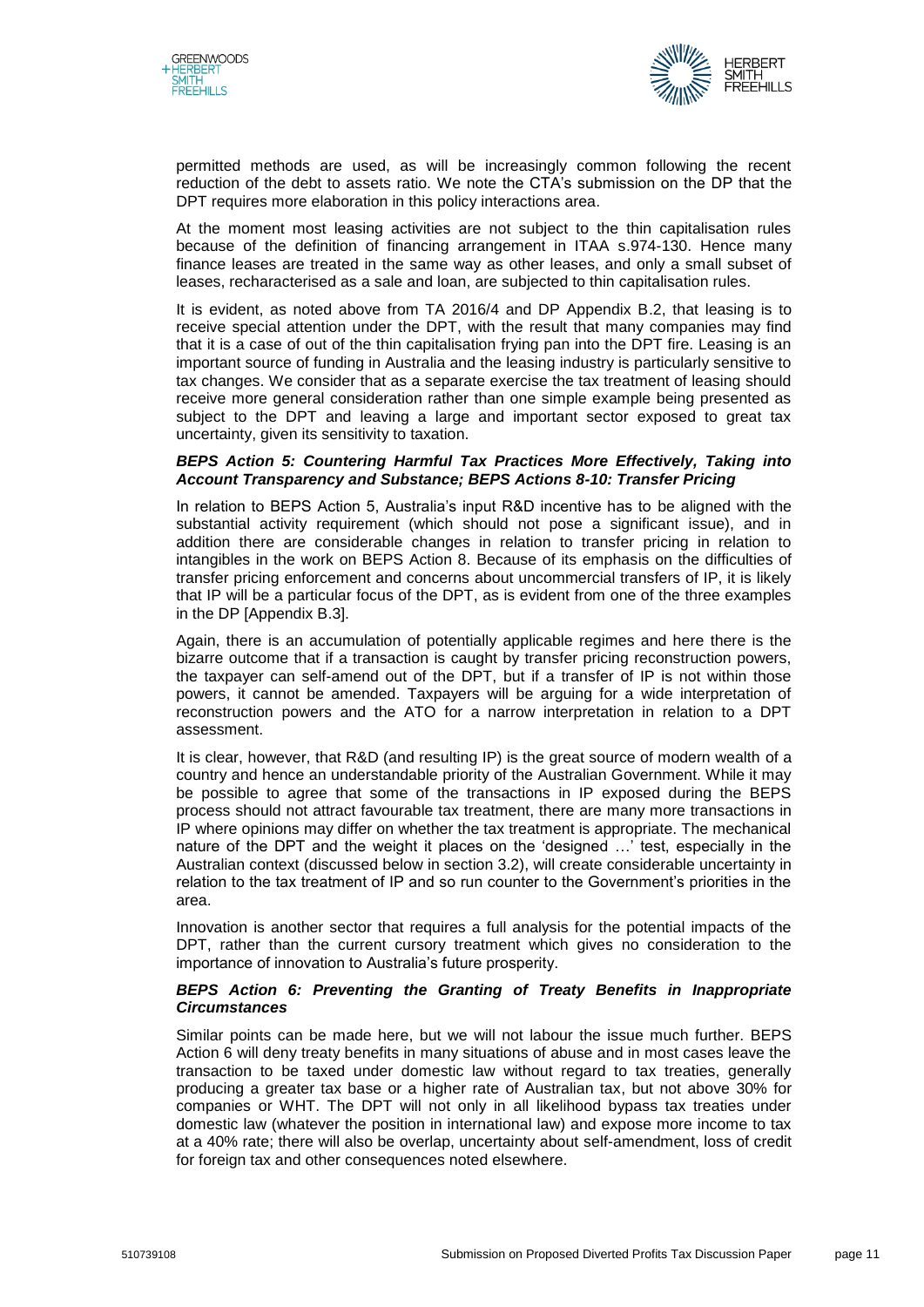



# **2 Better administration of current law v enacting a new international tax paradigm**

At the heart of the DPT proposal is a fundamental conundrum which the DP does not clearly enunciate: is the DPT intended to change the substance of Australia's international tax regime, or is it a remedy to problems in administering Australia's existing law? The DP has text which could be read as supporting each goal.

In places, the DP suggests that the DPT is not meant to set up a new tax paradigm:

*[the DPT will] increase compliance by large multinational enterprises with their [existing] corporate tax obligations in Australia, including under our transfer pricing rules* [DP para 13];

*[it will target taxpayers who] transfer profits, assets or risks to offshore related parties using artificial or contrived arrangements to avoid [existing] Australian tax [obligations]* [DP para 12].

The small amount of revenue (\$100m per annum) which the 2016 Budget Papers say the DPT will raise suggests that it is not regarded within government as a significant change to our current international tax rules. But the substance of the DPT has the potential to change the fundamental architecture of Australia's tax law:

- the DP speaks of the DPT as, '*expanding the scope for identifying corporate tax avoidance*' [DP para 13];
- it is expected the ATO will issue a DPT assessment in cases where the only matter in issue is the pricing of related party debt, exactly the same matter at issue under our existing transfer pricing law [DP para 34];
- taxpayers cannot escape paying the DPT by showing the transaction occurred on an arm's length basis – i.e., '*if the transfer pricing reconstruction provisions would not have otherwise applied, no amendment can be made to reduce the DPT assessment*' [DP page 16].

This gives the impression that the DPT is directed at least in part to changing the substantive rules, especially our transfer pricing rules. The DPT can easily be viewed as the opening shot in the 'revenue wars' which the OECD and the US have cautioned against.

Our submission is that we should not be trying to change the architecture of our international tax rules by enacting a new form of tax which contradicts important elements of the agreed international tax framework. It is argued elsewhere in this submission that the DPT undermines a number of elements of the existing international tax framework, such as:

- the requirement for a PE in the country in order to tax business profits;
- the arm's length principle as the international standard for adjusting profits from transactions between related parties; and
- the limits set in treaties for taxing capital income (dividends, interest, royalties).

It is also argued above that the DPT undermines the work currently being done on a multilateral basis to improve the substance and working of the existing rules through the implementation of final recommendations of the OCED/G20 BEPS project.

These arguments go to the general proposition that, if the DPT is intended to change Australia's international tax regime, this would be a dangerous and problematic development.

On the other hand, the DP implies at many points that the main problems facing Australia lie in administration of the existing rules, and the DPT is being pursued largely as the remedy for these problems.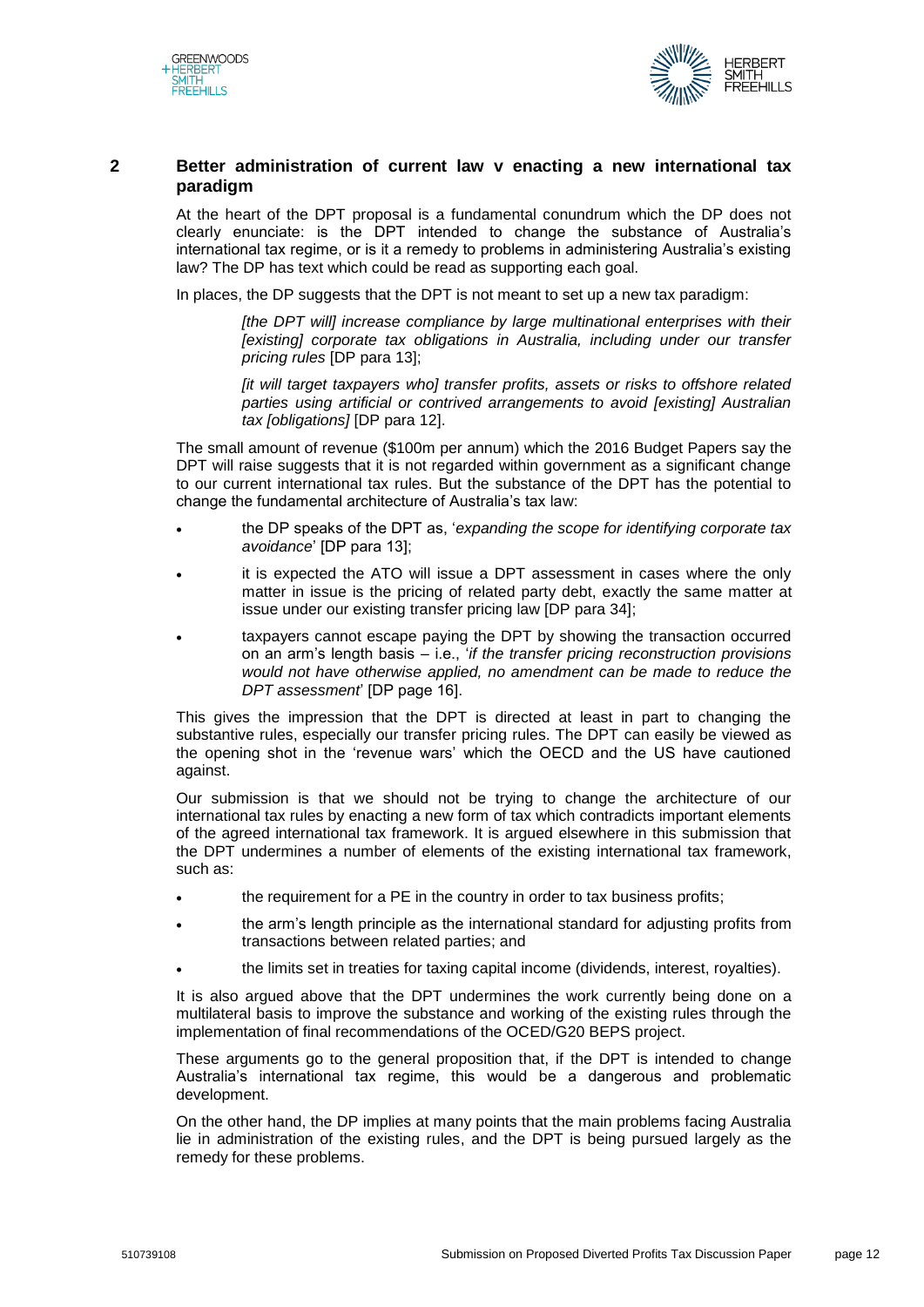



Apparently our existing administrative processes are proving cumbersome:<sup>15</sup>

*as a practical matter, these rules can be difficult to apply and enforce in certain situations — particularly where the taxpayer does not cooperate with the ATO during an audit* [DP para 9]

*[the DPT will] encourage greater openness with the ATO, address information asymmetries* [DP para 13]

*[the DPT will] allow for speedier resolution of disputes [DP para 13].* 

The Government also appears to be convinced that our rules are being flouted by some taxpayers:

> *[the DPT will] discourage multinationals from delaying the resolution of transfer pricing disputes* [DP para 10]

> *[the DPT will target taxpayers] who do not cooperate with the ATO* [DP para 12]

*In order to change the attitudes and behaviour of some taxpayers, the DPT will involve –*

*a penalty rate of tax, requiring the tax to be paid upfront* [DP para 13]

*[the] penalty tax rate has been set to encourage taxpayers to pay the lower corporate tax rate through complying with Australia's tax rules* [DP para 39]

It is not always possible to distinguish accurately between a deliberately obstructive taxpayer and one simply insisting that correct processes be followed and their legitimate rights under the legislation be respected. Accordingly, there must be a real possibility that the 'penalty rate of tax' will be imposed to punish taxpayers who rely on their legal rights and comply with the law. The temptation for the ATO to use the new powers it has just been given may be irresistible, whether the case warrants it or not.

If it is the case that the administrative processes for administering our existing laws are proving inadequate, the better remedy is to change the laws concerning those processes, or improve the processes themselves. It may be that we need to change the mechanics of tax disputes e.g. to accelerate the time for payment of disputed tax, or encourage the ATO to assess based on the best information available (both things the ATO can do under current law). So far as information problems for the ATO are a driving force for introducing the DPT, the sensible solution would seem to be deal with the issue directly by testing current powers for information held offshore and, if necessary, amending them. In all of this, it must be recalled that it is the taxpayer who carries the onus of proof in tax disputes: the Commissioner is fully empowered to raise the assessment and require the taxpayer to prove its case. Using the DPT as the means to solve administrative headaches is poor tax policy.

The solutions to these issues lie in improved laws and processes dealing with administration. This may mean that some changes need be made to tax legislation on administrative matters (although we note that some changes could be achieved simply by the ATO changing its current practices), but that would more directly address many of the concerns which seem to have given rise to the DPT proposal.

Given the particular emphasis on and obvious overlap of the DPT with transfer pricing rules, another way of reading this ambiguity in the DP is as a reflection of a deep disquiet within Treasury and the ATO with Australia's existing transfer pricing rules. The second report of the Senate committee on corporate tax avoidance made this complaint more directly:

<sup>15</sup> J Mather, 'ATO works with Courts to Fast-Track Multinational Tax Avoidance,' *Australian Financial Review* (21 April 2016) (reporting ATO claims that it is 'stooged' and 'gamed').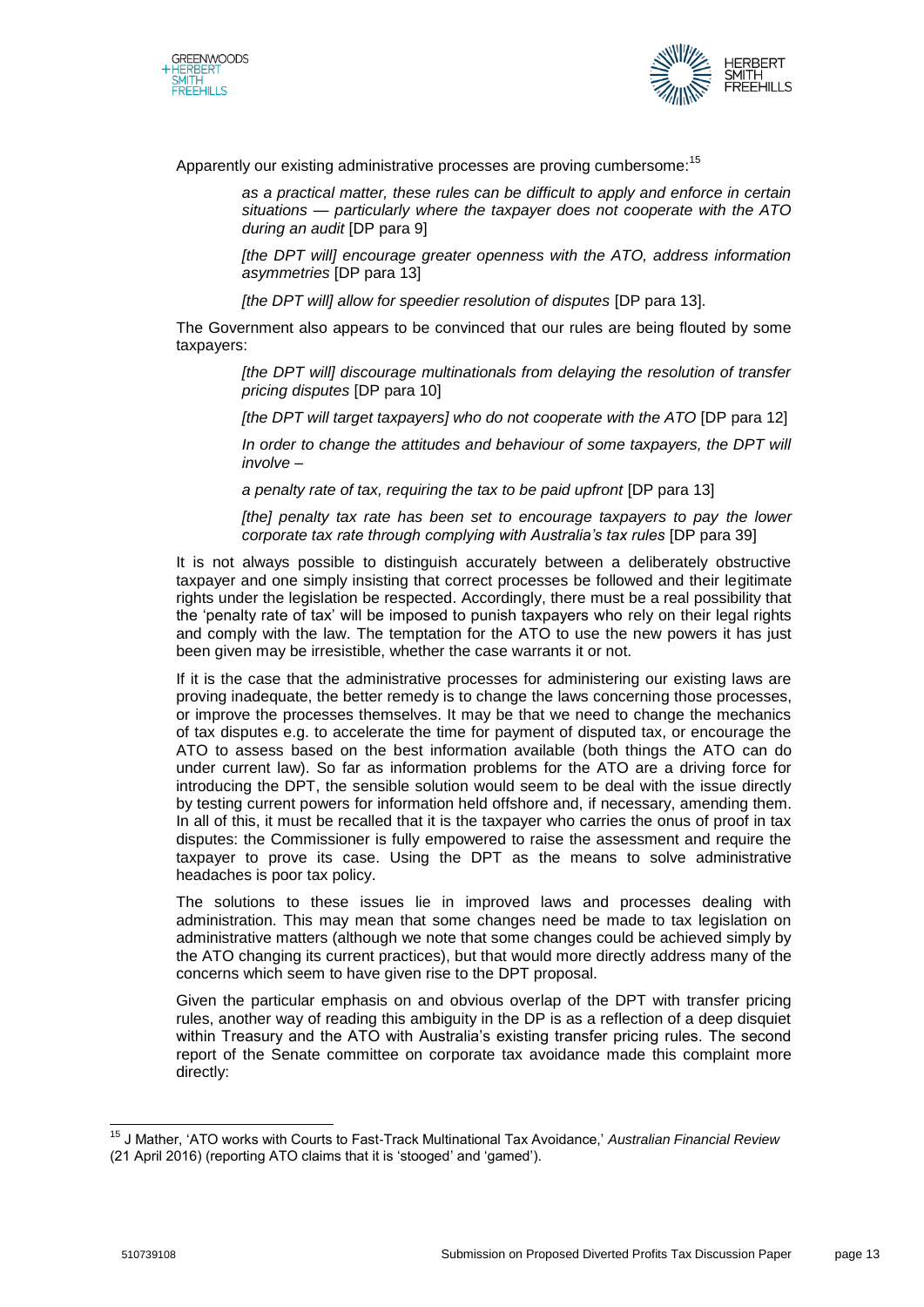



*The committee does not accept the argument that activities within Australia*  represent only a small proportion of overall value creation, and considers that *current transfer pricing principles need to be fully explored and, where necessary, redrafted to ensure that transfer pricing cannot be manipulated to*  the detriment of Australian tax revenue.<sup>1</sup>

Australia's transfer pricing rules have been deliberately designed to reflect the international consensus represented by the *OECD Transfer Pricing Guidelines* as most recently indicated in the 2016 Budget announcements on transfer pricing. The transfer pricing rules are at the heart of the international tax system in effecting the international division of business profits and represent the consensus on 'fair share'. That is why, even though other countries also have concerns about transfer pricing rules,<sup>17</sup> it is important to maintain the consensus.

In short, to the extent that the DPT reflects an attempt to subvert that consensus it is not in Australia's national interest as argued in Part 1 above. To the extent that the DPT is about toughening up the enforcement of transfer pricing rules, the better approach is to change the enforcement mechanisms, not the basic rules.

# *The examples in the DP*

In Appendix B, the DP has three examples of the possible operation of the DPT. These examples have been framed at a high level and do not permit a detailed analysis or response at this time. However, we have the following brief comments.

None of the examples make out the case as to why the possible application of our existing transfer pricing rules, Part IVA and other anti-avoidance rules, would be inadequate to address the perceived mischiefs.

*Appendix B.1: Example of an 'inflated expenditure' scenario*. Why is this situation not capable of being dealt with under proper application/enforcement of our existing transfer pricing rules?

*Appendix B.2: Example of a reconstruction scenario*. This leasing example appears to be based on Example 1 in DPT 1300 of the UK Guidance. To the extent to which there is in fact some mischief in this situation (which is not clear, given the general acceptability in Australia of leasing as a form of financing), and given the stated facts that the arrangement is 'artificial and contrived', why are the existing provisions of Part IVA (and possibly the reconstruction elements of the transfer pricing regime) thought to be inadequate? We note that the Example also does not consider the question as to whether Foreign Co might have a substantial equipment PE in Australia with consequent attribution of profits. Further, the statement in the Example that the '*relevant alternative scenario would have been that Parent Co would have provided equity funds to Australia Co to purchase the asset for its own use*' is alarming.

The clear and unreasonable assumption in the example in Appendix B.2 seems to be that, to avoid the threat of DPT application, a taxpayer would need to structure its affairs to generate a maximum tax liability in Australia. At the very least, why wouldn't a possible/reasonable alternative scenario have been the injection of a mix of equity and debt funds by Parent Co into Australia Co, within the bounds of the thin capitalisation rules?

*Appendix B.3: Example of an understated income reconstruction scenario*. The example does not address the initial transfer of the intellectual property in question from Australia

 $\overline{\phantom{a}}$ 

<sup>16</sup> The Senate Economics References Committee, *Corporate Tax Avoidance: Part II Gaming the System* (2015) para 2.40.

<sup>17</sup> OECD/G20, *Base Erosion and Profit Shifting Project, Aligning Transfer Pricing Outcomes with Value Creation: Actions 8-10: 2015 Final Report* (2015), page 185 endnote 1; UN, *United Nations Practical Manual on Transfer Pricing for Developing Countries* (2013) chapter 10.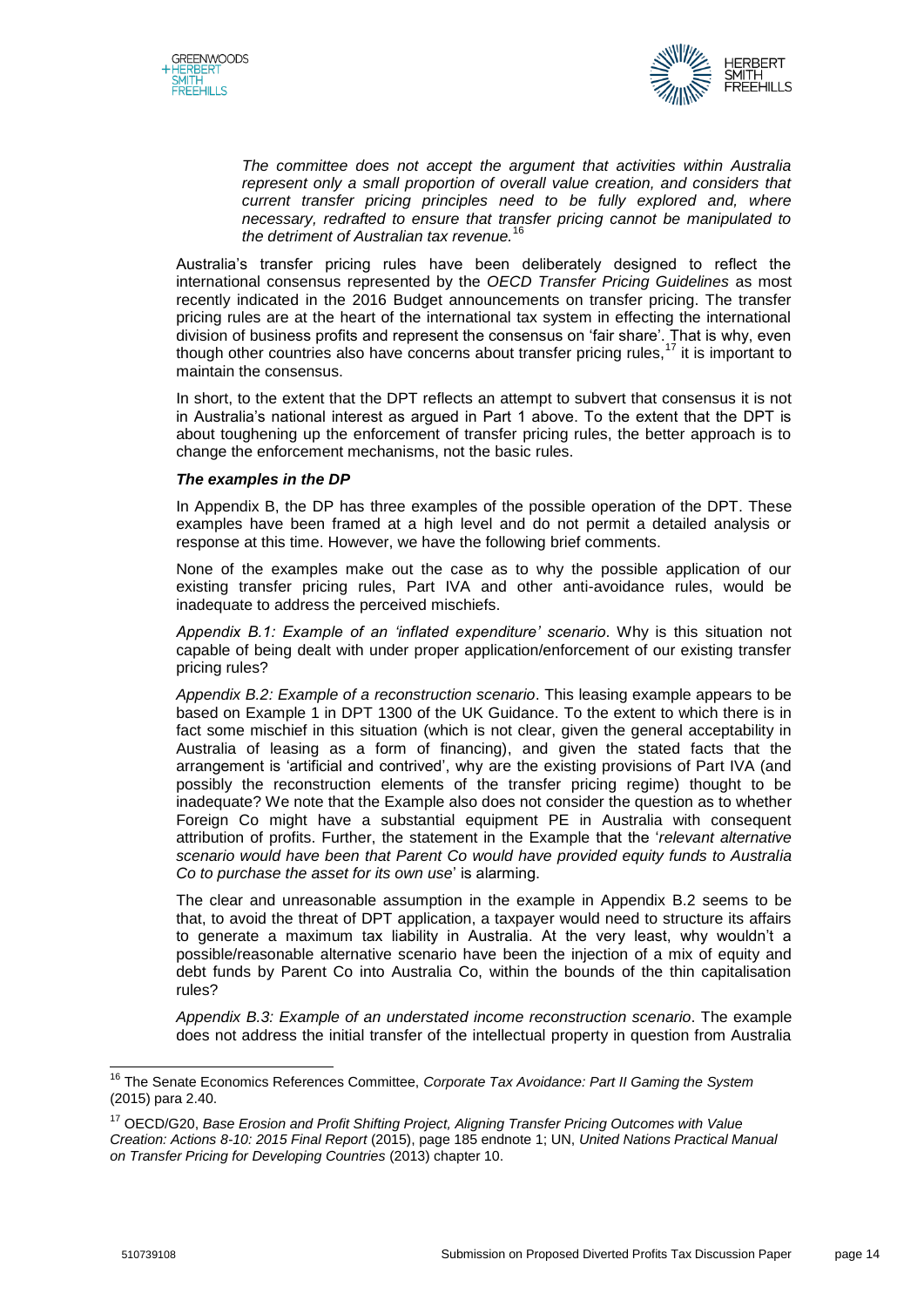



Co to Foreign Co for a 'nominal amount'. Why are the CGT market value substitution and/or transfer pricing rules thought inapplicable? Why are the existing transfer pricing rules inadequate to deal with the ongoing development and maintenance of the IP by Australia Co? The DP seems to ignore that Australia's transfer pricing rules are in the process of being updated for BEPS outcomes which deal specifically and at length with this kind of situation.

# **3 Comments on the design and application of the DPT**

In this section we comment on some of the main elements of the proposed rules of the DPT.

Once an Australian entity (which, with its related entities, is of sufficient size i.e. a SGE) has dealings with related parties the current design appears to be driven by three main elements:

- 1 an effective tax mismatch test;
- 2 a purpose-type test '*the transaction(s) was designed to secure the tax reduction …*' [DP para 28], and
- 3 a financial comparison element the '*tax reduction exceeds the quantifiable commercial benefits of the arrangement*' [DP paras 27-29] – currently expressed in the form of a safe harbour and also as a stand-alone condition [Appendix A.1].

#### **3.1 Setting the tax mismatch threshold**

A key problem is that the main entry test, the 'effective tax mismatch' condition, sets the bar for entry far too low.

The decision to largely mimic the UK DPT in the Australian DPT means that apparently similar rules will produce quite different results in each country because of structural differences in their tax systems. The relatively high Australian corporate tax rate of 30% means that the 'effective tax mismatch' test in the DPT will apply when foreign tax rates are less than 24%. This will include profits taxed in the UK and many of our main trading partners.

The Government has noted on more than one occasion that the average corporate tax rate in our region is around 25% and given the high rate in Australia, Japan and the US, this means many countries in the region are below 24%, particularly when regard is had to the wide range of investment incentives in the region. The same test in the UK with a corporate tax rate of 20% means that its DPT only applies when the foreign tax rate is 16% (that is, the Australian equivalent is effectively 50% higher than the UK).

If a foreign tax rate of up to 24% can satisfy this condition, the safe harbour in the form of the quantifiable economic benefits test sets the bar too high to escape, because it is necessary to show that non-tax economic benefits are more than the tax saving which is also up to 24% (and the proposal also lacks other exceptions in the UK DPT). The result is that much more weight in the Australian proposal is placed on the 'designed' test and hence its uncertainty – both inherently and in comparison to well established purpose tests already in domestic law – makes the tax much more of a hazard in Australia compared to the UK (which does not have the same experience with other anti-avoidance purpose tests as Australia).

The main remedy we recommend, if the tax is pursued, is to redesign it so that it is similar to existing anti-avoidance rules (which occurred with the MAAL) based on a specified level of purpose and taking account of various factors which could include along with the usual factors the tax mismatch test and the economic substance test.

If that remedy is not acceptable, the following changes should be made: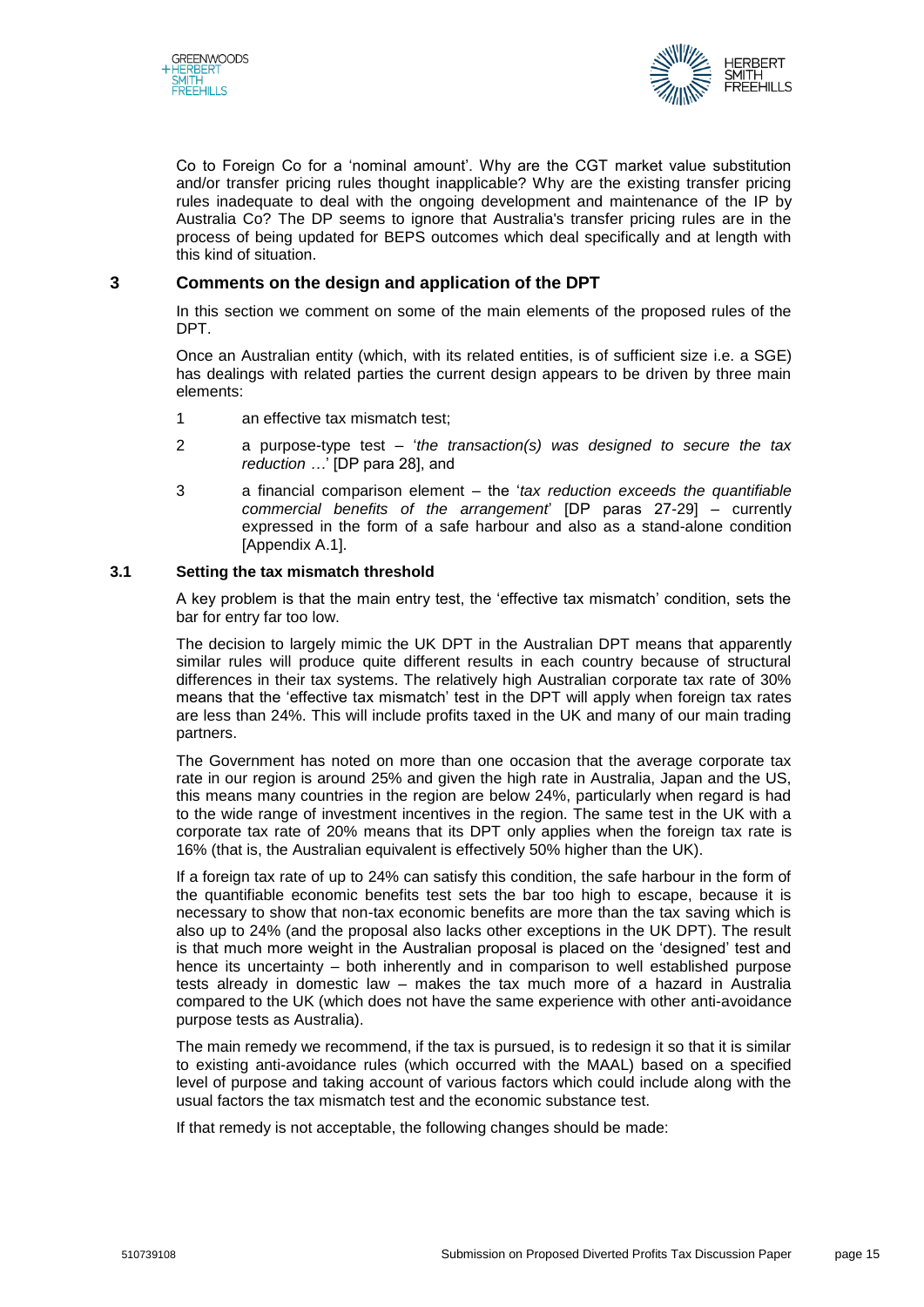



- 1 the bar to entry should be raised and the bar to the safe harbour lowered by changing the tax mismatch test to 50% rather than 80% of the Australian tax (in general terms a tax of 15% – by 2020 the UK equivalent will be 14.4%); and
- 2 the designed test should be replaced by the sole or dominant purpose test or at least a principal purpose test.

#### **3.2 The 'designed' test**

The 'designed' test was proposed for the MAAL, but then dropped following criticism of its uncertainty and application alongside a purpose test. Part IVA already contains three different purpose tests:

- sole or dominant purpose (s.177A(5), 177D);
- not incidental purpose (s.177EA); and
- a principal purpose (s.177DA).

Australia has a lot of jurisprudence in the last 20 years for the first test, some for the second test, and none for the third test in this kind of context (even though the test is also used in some treaties along with a variant 'a main purpose'). The difference between the various purpose tests can be summarised as follows. The dominant purpose is the 'ruling, prevailing, or most influential purpose'. The 'not incidental purpose' test requires just 'a purpose' of obtaining a tax benefit; in the case of s.177EA a purpose of enabling the taxpayer to obtain a franking credit benefit, that is not incidental to some other purpose. The 'principal purpose' standard is lower than the 'dominant purpose' standard, and will be satisfied if the tax benefit purpose is 'one of the main purposes'.

In each of these purpose tests the conclusion as to purpose is the conclusion of a reasonable person. The High Court in *FCT v Spotless Services Ltd* stated that the phrase 'it would be concluded' indicates that the matters set out in s.177D(b) are posited as objective facts and that the conclusion reached, having regard to those matters, as to the dominant purpose of a person in entering into or carrying out the scheme is that of a reasonable person. The test is therefore whether having regard to the stated objective facts, a reasonable person would draw the conclusion that the relevant purpose existed. The subjective purpose of the participants is not a factor to be taken into account. The use of the words 'it is reasonable to conclude' seems to suggest that the 'designed' test would also require the conclusion of a reasonable person.<sup>18</sup>

There has been a tendency to water down the level of purpose in the last two decades, probably on the basis that the dominant purpose test has been viewed by the ATO and Treasury as too difficult for the ATO to satisfy. Such a view overlooks that Part IVA is meant to be a test of last resort and has been successfully applied in a great number of cases, and that the taxpayer has the onus of proof. But in any event it is not evident in almost 20 years of experiments with lower level tests of purpose that they have made it easier for the ATO to apply anti-avoidance rules. On the other hand, the dominant purpose test has been explained and applied on many occasions.

In our view, the Government should continue with a tried test that has had a significant impact over the years of its operation on tax avoidance in Australia. Judges are not unaware of the implicit threat that a lower level of purpose test can pose to the rule of law and the possibility it might lead to what some see as taxation by discretion.

It is not clear precisely what is sought to be achieved in an Australian context by the adoption of the 'designed to secure the tax reduction' test against a background of existing tests. Australia is in a different position from the UK where the general anti-

 $18$  However, it appears that the Federal Court has concluded that the purpose test to apply in the area of scheme penalties is largely subjective, even though the legislation uses the term 'it is reasonable to conclude': *Commissioner of Taxation (Cth) v Ludekens* [2013] FCAFC 100; 214 FCR 149 at [243]; *Chevron Australia Holdings Pty Ltd v Commissioner of Taxation (No 4)* [2015] FCA 1092 at [630].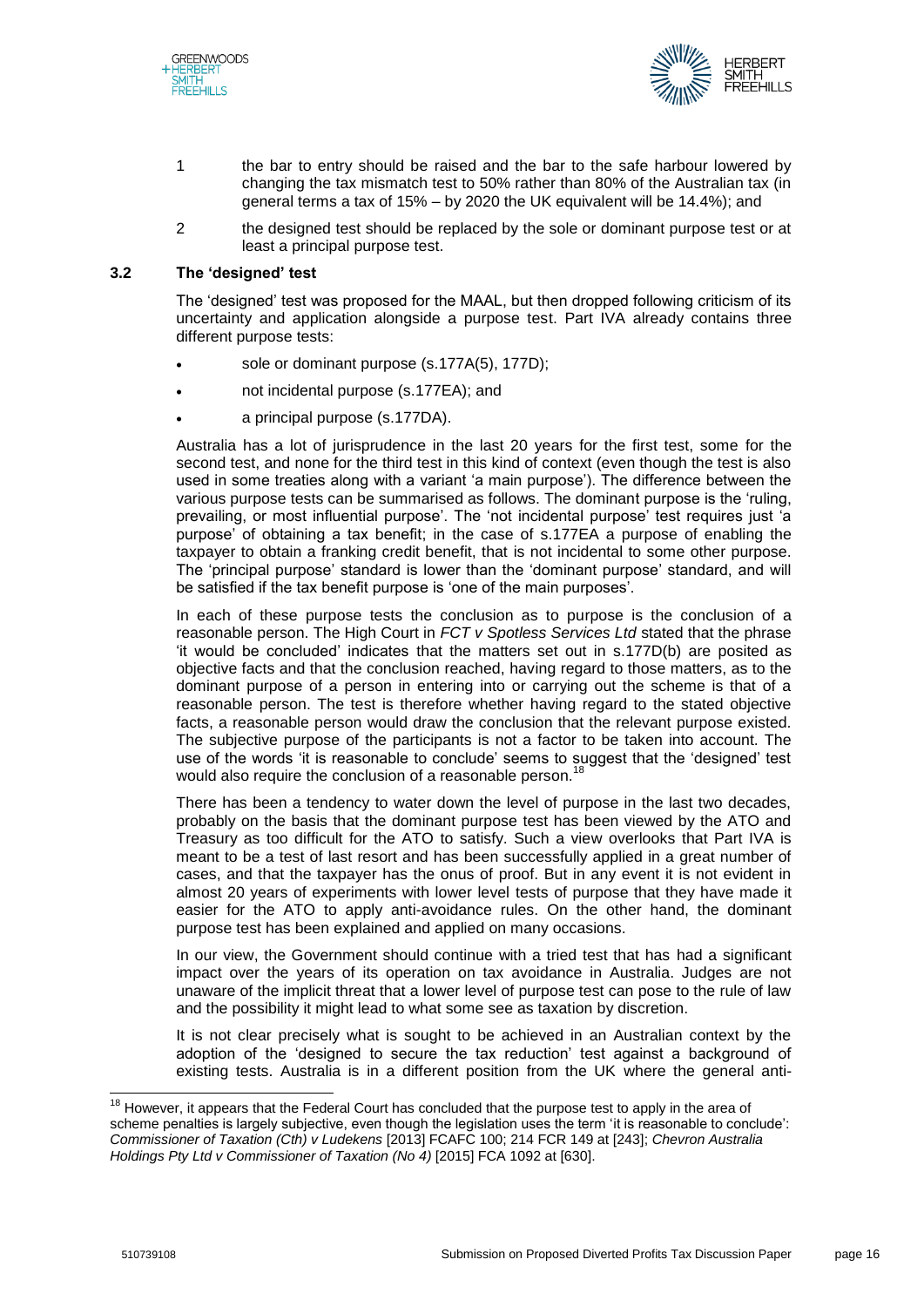



avoidance rule is very recent and significantly hedged around with safeguards not found in Australia. It is unclear whether a 'designed' test requires the higher level of purpose of the dominant purpose test, or the lower level of purpose required to satisfy either the principal or not incidental purpose tests, or whether the design is objective or subjective.

The UK does have 'a main purpose' test in many of its treaties but that test has not been the subject of much analysis by courts or otherwise. There is no real guidance on the meaning of the 'designed' test either in the DP or the materials available on the UK DPT, just unexplained statements that it is satisfied (or not) in some very simplified fact patterns. Indeed there is the possibility that a court in Australia could read it as a stricter test than existing tests (a sole design test) and also read it in a more subjective way than the various purpose tests in Part IVA are treated.

In relation to the former point, the UK DPT guards against such a reading in s.110(9)(b) *Finance Act 2015* (UK) but does not provide positive guidance as to what the test means. In relation to the latter point there is surrounding language in the UK DPT ('reasonable to assume') and some guidance suggesting the more objective existing Australian approach. If that is the intent, then it seems sensible to use existing language to achieve the objective purpose result rather than leaving it up to a future court decision and potentially many years of uncertainty in the interim.

The nearest context in Australia for the 'designed' test in recent times has been in the debt/equity rules in s.974-80. That section has been the subject of considerable criticism (including but not only on this aspect) and is now slated for repeal and replacement following a review by the Board of Taxation.<sup>19</sup> Surely not a good omen for the proposed DPT.

For reasons which are further elaborated under the next two headings, and have been summarised above, if the well-established Australian approach to anti-avoidance rules in recent decades is to be adopted, then it should come with the types of factors that are already used. To the extent that the usual Part IVA factors are thought to require supplementation for this particular purpose (as was the case for the MAAL), there are several precedents for doing so in current legislation. Australian experience with openended expressions such as 'all the circumstances', as found in the UK DPT, have not proved particularly helpful. Indeed, one High Court judge has described the meaning and operation of such open-ended tests as 'elusive.'<sup>20</sup>

In any event Australia should provide guidance similar to the UK Guidance, $^{21}$  which states that '*it is not intended that the DPT legislation will apply purely because a company decides to take advantage of lower tax rates offered by another territory by means of a wholesale transfer of the economic activity needed to generate the associated income*'. This deals with the concern that a SGE may choose to conduct substantive operations from a jurisdiction with a low tax rate, and may choose to do so by taking into account that country's tax rate. This should not mean the DPT applies.

# **3.3 Effective tax mismatch**

The 'effective tax mismatch' is the main entry test to the UK DPT before testing for whether it was designed to secure the tax reduction. This simply tests whether the tax paid in another country on the other side of the relevant transaction is less than 80% of the tax saved in the UK.

 $\overline{\phantom{a}}$ <sup>19</sup> Board of Taxation, *Review of the Debt and Equity Tax Rules – the Related Scheme and Equity Override Integrity Provisions; Accelerated Report* (2014).

<sup>20</sup> *Mills v Commissioner of Taxation* [2012] HCA 51, para 76.

<sup>21</sup> HMRC, *Diverted Profits Tax: Guidance* (November 2015)

[https://www.gov.uk/government/uploads/system/uploads/attachment\\_data/file/480318/Diverted\\_Profits\\_Tax.p](https://www.gov.uk/government/uploads/system/uploads/attachment_data/file/480318/Diverted_Profits_Tax.pdf) [df](https://www.gov.uk/government/uploads/system/uploads/attachment_data/file/480318/Diverted_Profits_Tax.pdf)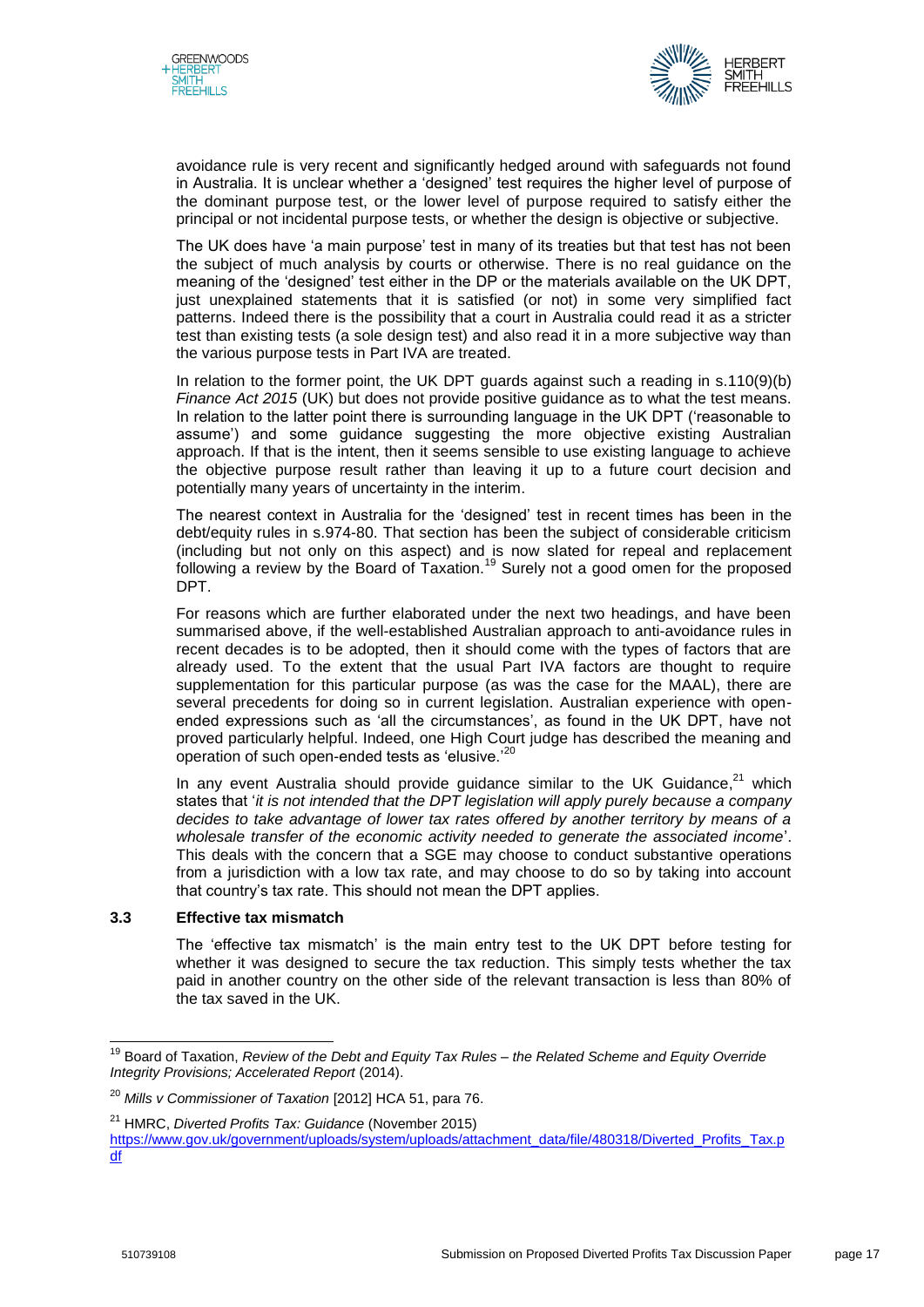



As noted earlier, with a corporate tax rate of 20% in the UK this means effectively a foreign tax rate of less than 16%. To achieve such a low rate it is necessary that there be a very low headline foreign tax rate or that the transaction in question is otherwise low taxed (because of discrepancies between the Australian and the foreign tax bases or timing rules). Using the same test in Australia with a corporate tax rate of 30%, the equivalent is a much higher rate of less than 24% which a number of countries in the Asia Pacific region fall below, not least Hong Kong and Singapore. In the EU it is really only Ireland with its 12.5% tax rate that is caught by the UK test so far as the tax rate is concerned, though specific regimes in other countries reducing the tax base or rate for specific income can also be caught.

As also noted earlier, rather than only a few countries' tax rates or special regimes passing this test so far as the EU is concerned, for Australia many countries will fall within the test. This represents a stark choice for Australia: does it accept the reality of its region or not? If it does accept the regional comparison Australia needs to produce a more substantive equivalence to the UK regime. As noted earlier we suggest a less than 50% test as being more in line with the UK outcome than the less than 80% test.

More importantly, however, the effective tax mismatch is a very crude and capricious test. Australia has in our experience experimented with such a test only once in ITAA s.82KL which was enacted in 1979. This section has been little used recently though it generated six cases in the period 1984-2004. In the main case on this provision it was held that the provision did not apply and in the other cases it came at the end of the queue of grounds relied on by the ATO and was not needed to deny deductions.<sup>22</sup> The enactment of Part IVA just two years later and the frequent successful use of its provisions in relation to deduction schemes of similar kinds to which s.82KL was directed suggests that the current approach to general anti-avoidance rules is preferable.

Parsons, *Income Taxation in Australia* (1985) comments on the provision as follows:

*10.342 Section 82KL provides that where the sum of the amount or value of the additional benefit and the 'expected tax saving' is equal to or greater than the amount of the eligible relevant expenditure, no deduction is allowable in respect of any part of the eligible relevant expenditure. 'Expected tax saving' has a meaning given by a definition in s.82KH(1), which is itself the subject of a definition in s.82KH(1B). Normally, it is the amount by which the tax payable by the taxpayer would be less if a deduction were allowable in respect of the eligible relevant expenditure. The arithmetic of s.82KL will limit the operation of the section to circumstances where the planning for a tax advantage has been immodest. … If a company subject to tax on its taxable income at 46 per cent, or its associate, obtains an additional benefit that has a value that is less than 54 per cent of the amount of the relevant expenditure, s.82KL will not operate. In other respects, s.82KL has a wider operation. It does not require that the payment should be unreasonable in amount having regard to the benefit in respect of which the relevant expenditure was incurred.* 

To similar effect IT 2195 provides:

*15. Because both tax rates (and therefore the tax savings) and additional benefits may vary as between participants in schemes section 82KL may operate differently as between the participants and in respect of different years of income of the same participant.*

While the test in s.82KL differs linguistically from the DPT effective tax mismatch condition, it shares similar properties. Its application varies with the Australian corporate tax rate and in that sense is quite arbitrary. Further, it does not matter that the payment

 $\overline{a}$ 

<sup>22</sup> *FCT v Lau* (1984) 16 ATR 55, *AAT Case 4476* (1988) 19 ATR 3668, *AAT Case 4769* (1988) 20 ATR 3033,

*AAT Case 6917* (1991) 22 ATR 3157, *Krampel Newman Partners v FCT* (2003) 52 ATR 239, *Commissioner of Taxation v Cooke* [2004] FCAFC 75.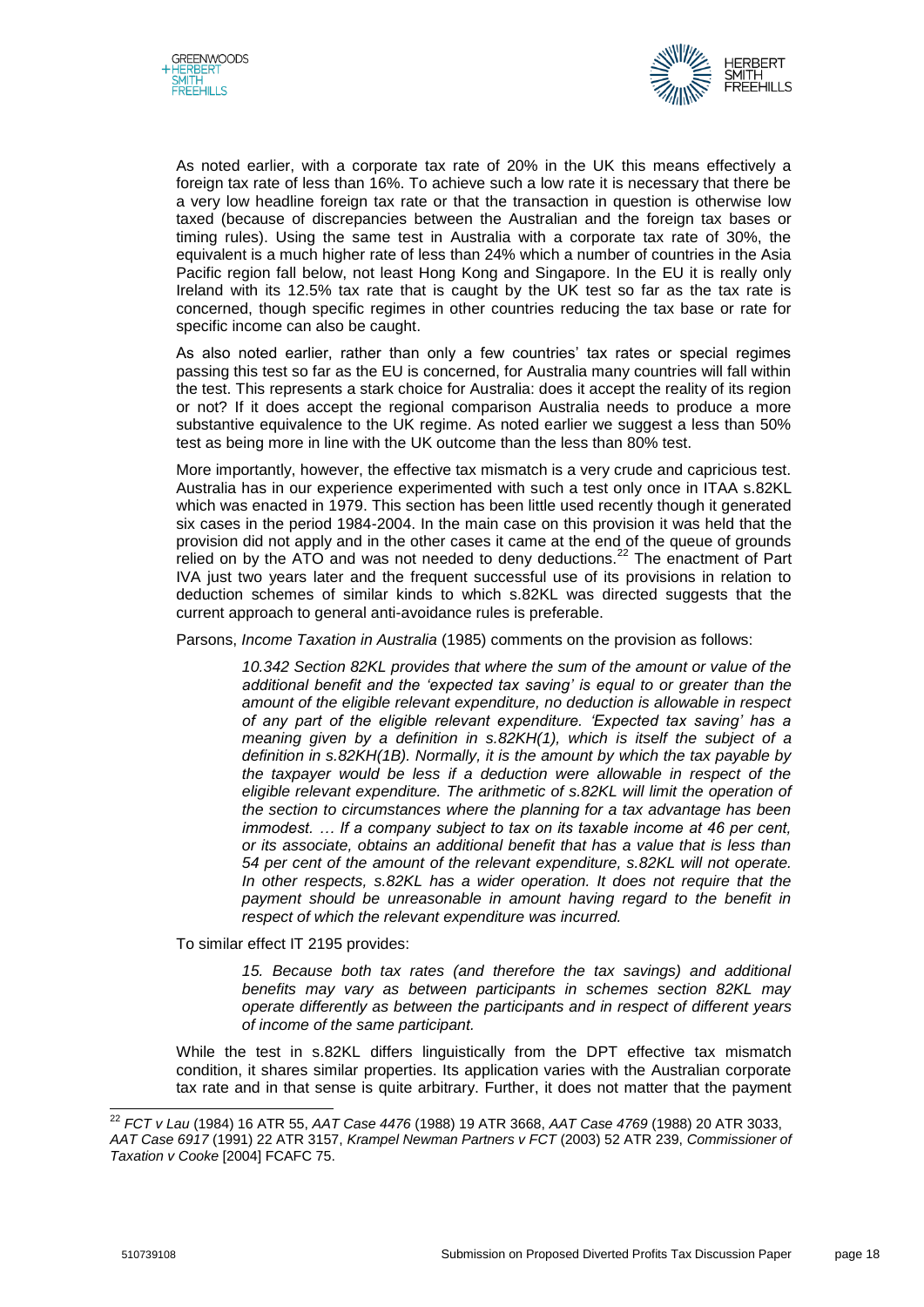



was reasonable or that the transaction was commercial. While the effective tax mismatch condition is tempered to some degree by the designed test, if it is evident that the taxpayer procured goods or services from a particular related party because of the lower tax rate applicable to that party compared to another related party, then the designed test may be fulfilled, which in our view is a capricious result. We noted above the UK Guidance that the DPT should not apply because the transaction is with a related party subject to '*lower tax rates offered by another territory by means of a wholesale transfer of the economic activity needed to generate the associated income.'* Similarly where one among a number of possible related companies of substance is used for a transaction because of lower tax rates applicable to it, the DPT should not apply and guidance to that effect should be provided in Australia. Indeed we consider that these cases should be the subject of specific guidance in the legislation, much like existing examples in Part IVA such as s.177EA(4).

# *Relevant taxes*

Paragraph 25 of the DP indicates that only Australian and foreign income taxes will be taken into account and that a foreign VAT/GST is excluded. This is different from how a reduction of a liability to tax under a foreign law is considered under the MAAL.

Consistent with the Explanatory Memorandum to the *Tax Laws Amendment (Combating Multinational Tax Avoidance) Act 2015*, the '*term 'tax under a foreign law' embraces tax liabilities under both national and sub-national foreign laws, and extends beyond income tax liabilities'*. <sup>23</sup> It is unclear whether the 'foreign income taxes' used in the comparison with the Australian tax to determine the tax mismatch condition will include national and sub-national taxes.

Further, this lack of definition raises again the question of what is an income tax for this purpose. For example, the German corporate tax rate is 15% but another tax called the trade tax levied only on PEs in Germany (of residents or non-residents) of a similar amount is also collected. The nature of the trade tax has varied over the years and its status as an income tax or not has been often debated. Will payments to companies in Germany satisfy the effective tax mismatch condition? This would seem an absurd conclusion but it may also be raised for several other countries with similar taxes, e.g., Italy and Japan.

# *Unrecognised complexity of calculation*

The calculation of the 'effective tax mismatch' may appear simple but it will create several problems.

The examples in the DP all give the result of the tax mismatch calculation without explaining how it was reached. It seems obvious that the headline rate in the foreign country will never be conclusive, either way. The complexities of the tax base and the vagaries of the timing rules in the other country are likely to play a big part in quantifying whether a tax mismatch has occurred and they will need to be examined in great detail.

It seems the relative 'tax liabilities' are calculated in relation to individual years rather than in relation to entire transactions. If that is so, it raises the prospect of the DPT applying to transactions spanning several years with non-uniform tax profiles, e.g., a lease transaction might yield income in Australia in some years but not under the laws of another country in those years. As in the UK, it is made clear [DP para 26] that the availability of foreign tax losses will not produce a tax mismatch, but it is not made clear how this interacts with timing differences. In this regard the MAAL is more nuanced as a deferral of a foreign tax liability may (but not must) be treated as if it were a reduction of

<sup>&</sup>lt;sup>23</sup> Paragraph [3.64].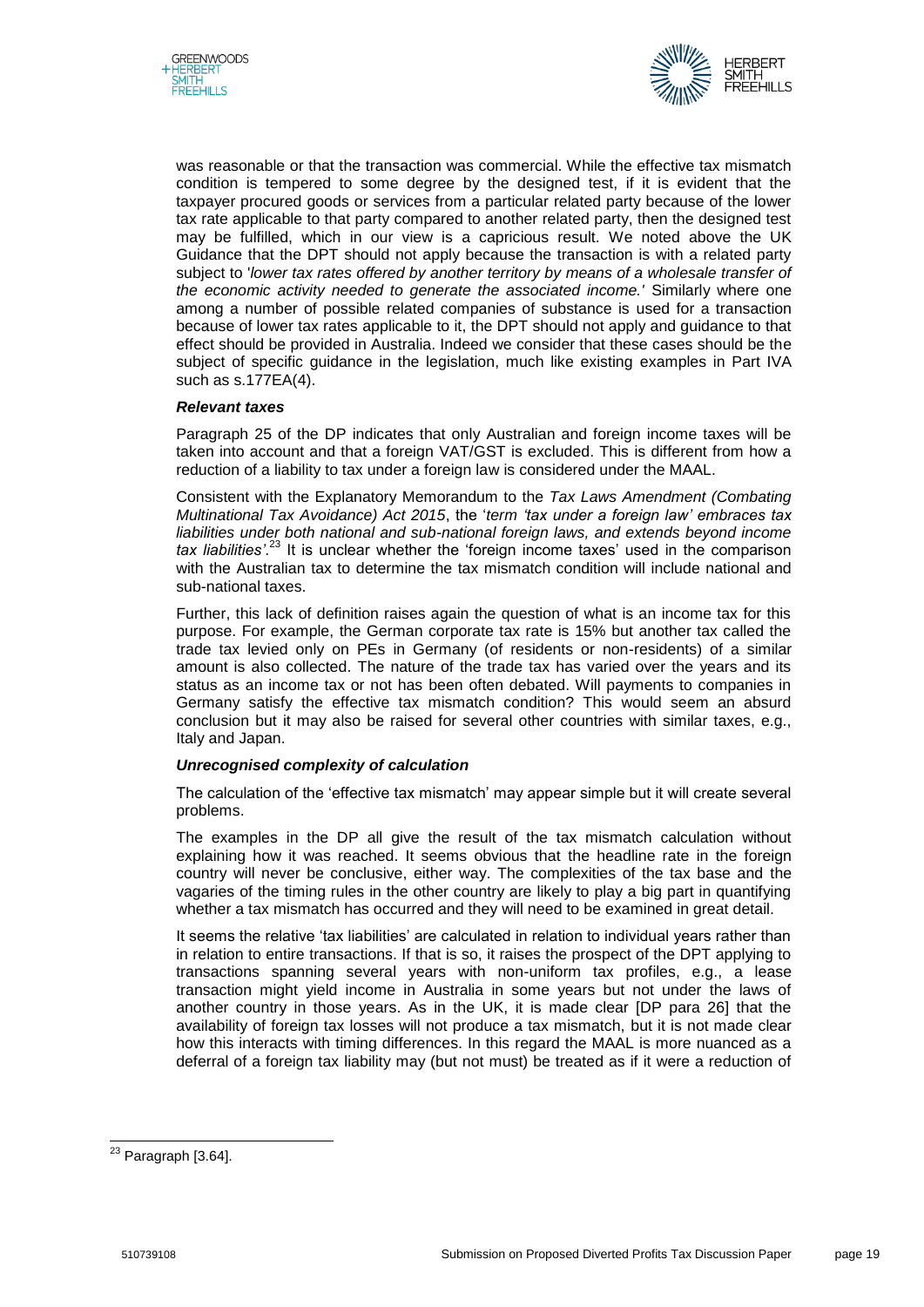



the foreign tax liability (where an entity may be avoiding a foreign tax liability by deferring it beyond a reasonable period, taking into account commercial grounds).<sup>24</sup>

No indication is given of what is meant to happen if the offshore tax rate changes throughout the life of a transaction. Since the test appears to be annual, there is the possibility that the transaction will be liable to DPT in some years and not others based entirely on movements in foreign (or Australian) corporate tax rates. Indeed, if the DPT can apply to transparent vehicles, a transaction may become liable to DPT based on movements in personal tax rates. Similarly, there is no guidance yet, on how foreign exchange rate movements will be accommodated. Presumably it is not intended that a tax mismatch will emerge just from converting foreign currency into Australian dollars on one day rather than another.

It should also be made clear that, in calculating the reduction in Australian tax, the apparent tax reduction of (say) a deduction needs to be reduced where the payment will trigger Australian WHT or will be liable to be attributed back to Australian resident(s) under our CFC rules. At present, the DP treats these taxes as credits against the amount of DPT [DP para 37.1] but they should also serve to target more carefully the situation where an effective tax mismatch can arise.

This scenario indeed suggests that there are better ways of targeting the DPT than using an '80% rule' – there could be an automatic exclusion from exposure to the DPT if:

- the other party to the transaction is resident in a broad exemption listed country, and/or
- the other party to the transaction is resident in a country with which Australia has a comprehensive double tax treaty.

# **3.4 Economic substance safe harbour**

The economic substance safe harbour raises similar issues to the effective tax mismatch condition. It requires the taxpayer to show that the non-tax financial benefits of the transaction exceed the tax saving. If a foreign country has a corporate tax rate of say 20% (like the UK) in order to satisfy this safe harbour it seems that it will be necessary to show that additional financial benefits such as synergies exceed 10% of the price (that being the amount of the tax mismatch between the Australian tax rate of 30% and the UK rate of 20%). It is clear that this will be very difficult in most cases of intra-group transactions on arm's length terms. Once again, the high Australian corporate tax rate skews the test and makes it much more difficult to satisfy in Australia than the UK.

In addition, based on what guidance there is from the UK DPT, the likely difficulties from valuation/practicality/certainty perspectives in determining whether the non-tax financial benefits of an arrangement exceed the financial benefits of the tax reduction will be formidable. Take for example the simple situation of an Australian financial institution which shifts data processing functions to an offshore subsidiary in Asia. The cost savings may be significant but so too might be the tax saving because of the lower taxes levied by that country. It seems the bank will bear an ongoing positive onus of showing that there is economic substance in the offshore subsidiary because the 'safe harbour' might not be available on the facts in a year for the life of the structure: wage rates might increase, rents and overheads might change, foreign tax rates might fall, Australian tax rates might rise, and so on.

It is unclear whether the non-tax financial benefits will encompass only benefits from the particular transaction(s) or arrangement between the parties, or whether it will be possible to look at the wider benefits to the company group as a whole, and whether these non-tax financial benefits could include commercial considerations. In principle, non-tax benefits

<sup>24</sup> Explanatory Memorandum to *Tax Laws Amendment (Combating Multinational Tax Avoidance) Act 2015* paragraph [3.65].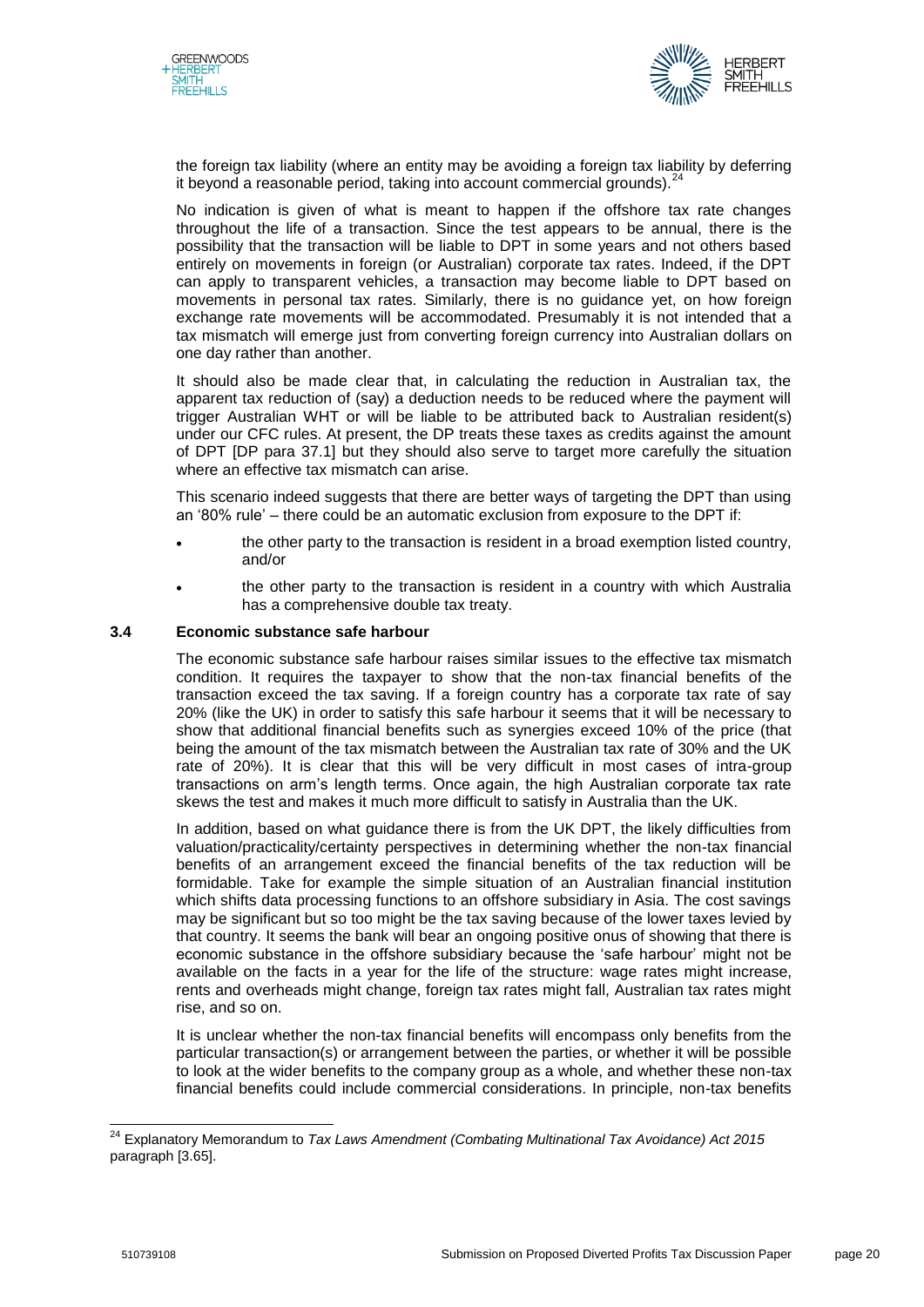



should be broader than purely financial considerations. It is also doubtful that the ATO will have the resources to measure the value of the non-tax financial benefits, and that in the absence of the information required to do so, may form a view that this requirement is failed on the mere basis that there is a tax reduction as a result of the effective tax mismatch and issue an assessment for DPT.

This is why we suggested above that if the effective tax mismatch condition and economic substance safe harbour are regarded as relevant considerations for the purpose of the DPT, they should be treated as factors (similar to the MAAL) rather than being entry or exit tests for the DPT.

#### **3.5 Entities covered**

The DP states that the DPT will apply to SGEs which are Australian residents or foreign residents with an Australian PE [DP para 18]. In order for the tax to apply there must be an arrangement with a related party [DP para 22] the nature and status of which is not stated, though the general assumption is that both the taxpayer and related party will be companies and that the tax mismatch condition will be measured by reference to the transaction with the related party [DP para 23]. A number of difficulties are buried in this description.

The first question is whether the DPT can be activated by a dealing between a taxpayer and an offshore PE (e.g. a branch), as opposed to a transaction. It should be made clear that this situation is not covered. At the moment the Australian tax treatment of PEs both onshore and offshore is very uncertain, particularly in the financial sector. The Board of Taxation has recommended that the tax treatment should be clarified $^{25}$  but until that happens and the global treatment of PEs is more consistent, it will often depend on the vagaries of unclear treatment in two countries whether there is an effective tax mismatch.

Similarly if the related party is a tax transparent entity such as a partnership (whether or not it is a hybrid, see the discussion of hybrids above), it may be that tax is paid by the partner either in the same or a different country. In that event any effective tax mismatch should be measured at the partner level. In relation to CIVs the problems are more complex. A CIV may be a member of a SGE group, the definition of which relies on accounting concepts but in effect be a vehicle operated for the benefit of unrelated investors. The common treatment of CIVs is that they are not taxable but this result is achieved by a variety of means around the world: transparency, deductions for distributions, and exemption at the CIV level. All of these treatments are intended to produce the result that the tax is borne at the investor level, a policy which the Australian government adopts and supports. Consideration needs to be given to ensuring that the DPT does not cut across the policy purpose of the various CIV regimes, especially as the Government announced in the 2016 Budget that Australia intends to build up a suite of CIVs to attract international investors.

The UK DPT excludes payments to certain tax exempt bodies: onshore and offshore superannuation funds, payments to charities, payment to a person who enjoys sovereign immunity and various kinds of offshore investment funds.<sup>26</sup> An entity which makes payments to these kinds of recipients should also be excluded from Australia's DPT.

Finally, we noted above that these rules appear to be directed at what are largely administrative concerns:

*[the DPT will] discourage multinationals from delaying the resolution of transfer pricing disputes [and target taxpayers] who do not cooperate with the ATO* [DP paras 10, 12]

<sup>25</sup> Board of Taxation, *Review of Tax Arrangements Applying to Permanent Establishments* (2013).

<sup>26</sup> *Finance Act 2015* (UK) s.107(6).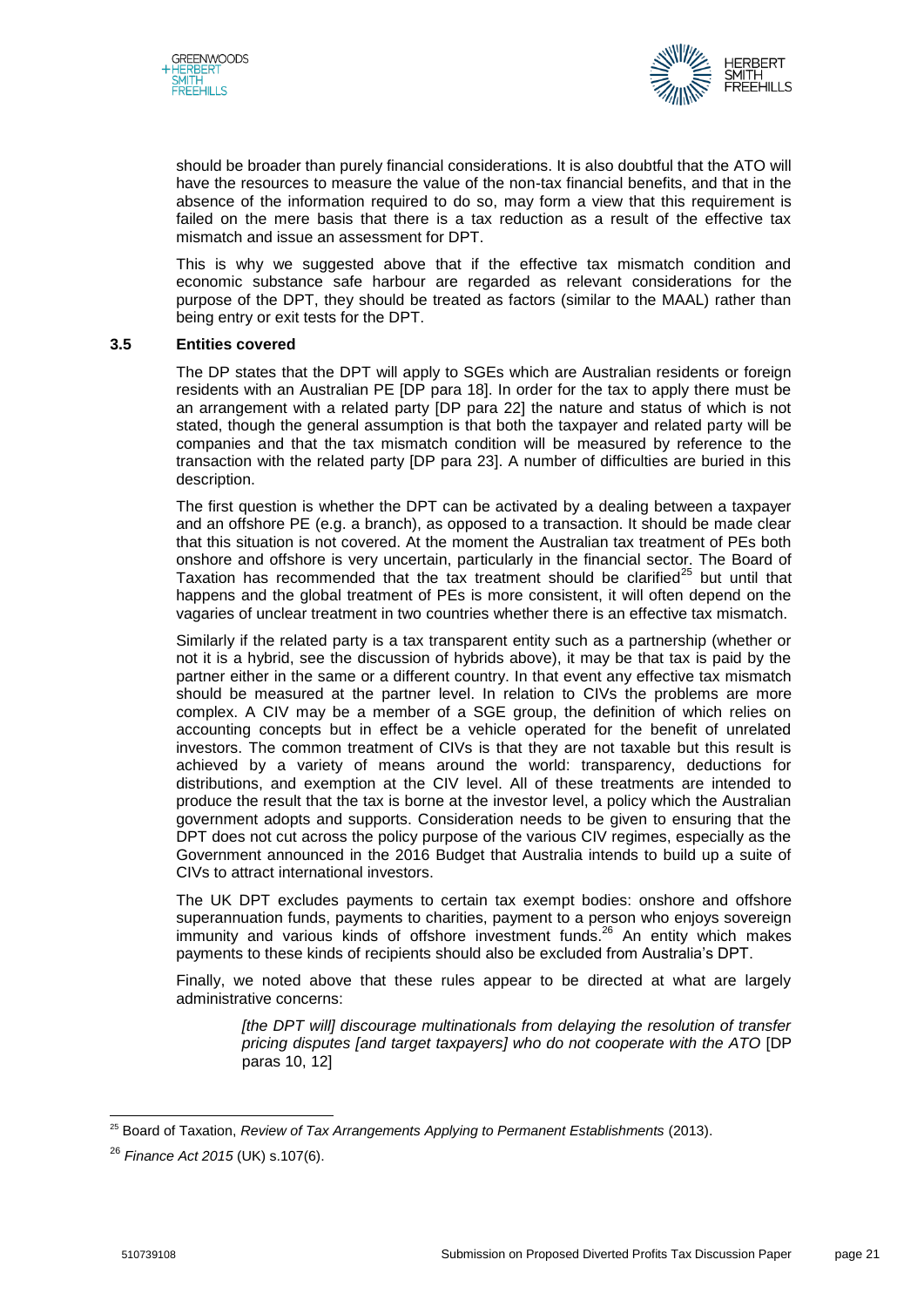



This suggests that taxpayers should be immune from challenge under the DPT where they have already engaged with the ATO on a good faith basis, including through the APA process or the ATO's ACA procedure. These taxpayers are exactly the kind of '*entities that do not pose a significant compliance risk*' [DP para 20] and, having gone to the effort of engaging with the ATO, they should enjoy a formal (rather than tentative and discretionary [DP para 30]) release from the DPT.

We note the suggestions for exclusions from the DPT as made by the CTA in its submission on the DP, under the heading *Who is caught by the DPT?*

#### **3.6 Diverted Profits Amount, tax rate and penalties**

The DPT is based on the application of the rate of 40% being applied to the Diverted Profits Amount. The DP states that, at least at the initial phase [DP paras 32-33]:

- in 'inflated expenditure cases', i.e., '*where the deduction claimed is considered to exceed an arm's length amount*', the provisional Diverted Profits Amount will be 30 per cent of the transaction expense; and
- in other cases, '*the provisional Diverted Profits Amount will be based on the*  best estimate of the diverted taxable profit that can reasonably be made by the *ATO at the time*'.

A different approach applies to the DPT Reassessment Amount. The DP states [Appendix A.2] that the Diverted Profits Amount will be adjusted to reflect either:

- the pricing that would have occurred between unrelated parties (i.e., the arm's length price); or
- the reduction in taxable income from the arrangement (with reference to the arrangement that would have been undertaken if tax was not a motivation).

Thus it is proposed to erect substantively different tests at the provisional stage and the final stage. This is not sound tax design.

The imposition of a different tax rate as proposed for the DPT brings with it further complications. The main experience with these complications at the moment arises in relation to the OBU effective tax rate of 10%.<sup>27</sup> This is achieved by dividing the tax base rather than lowering the tax rate, but the problems of allocating deductions experienced in recent years will also show up in the DPT.

It is understood that the tax rate of the DPT is viewed as the penalty element so that there would, for example, be no further Part IVA penalty if the DPT is housed in Part IVA. This appears odd when scheme penalties for SGEs adopting a position which is not reasonably arguable have recently been increased from 50% to 100% (and with a potential for 120%). In essence, taxpayers in this case would pay tax at 30% plus 100% penalties, i.e. an imposition of 60%, not 40%.

Further, in our view a higher rate of tax is not a sensible way to approach penalties. It treats all cases the same, even though the degree of culpability is likely to vary significantly. Australia has had long experience with the need for flexibility in levying penalties and has developed a refined system over many years. No clear case has been made in relation to using the proposed approach, other than copying the UK. Moreover, the level of penalty is higher (in the UK effectively one quarter of normal corporate tax, whereas in Australia it is effectively one third of normal corporate tax). No reason is given why Australian taxpayers should suffer more penalties than in the UK.

 $^{27}$  If the tax in Australia is being levied under the OBU regime at an effective 10% tax rate, then we assume that the effective tax mismatch test would be applied using this effective rate. That outcome should be clarified.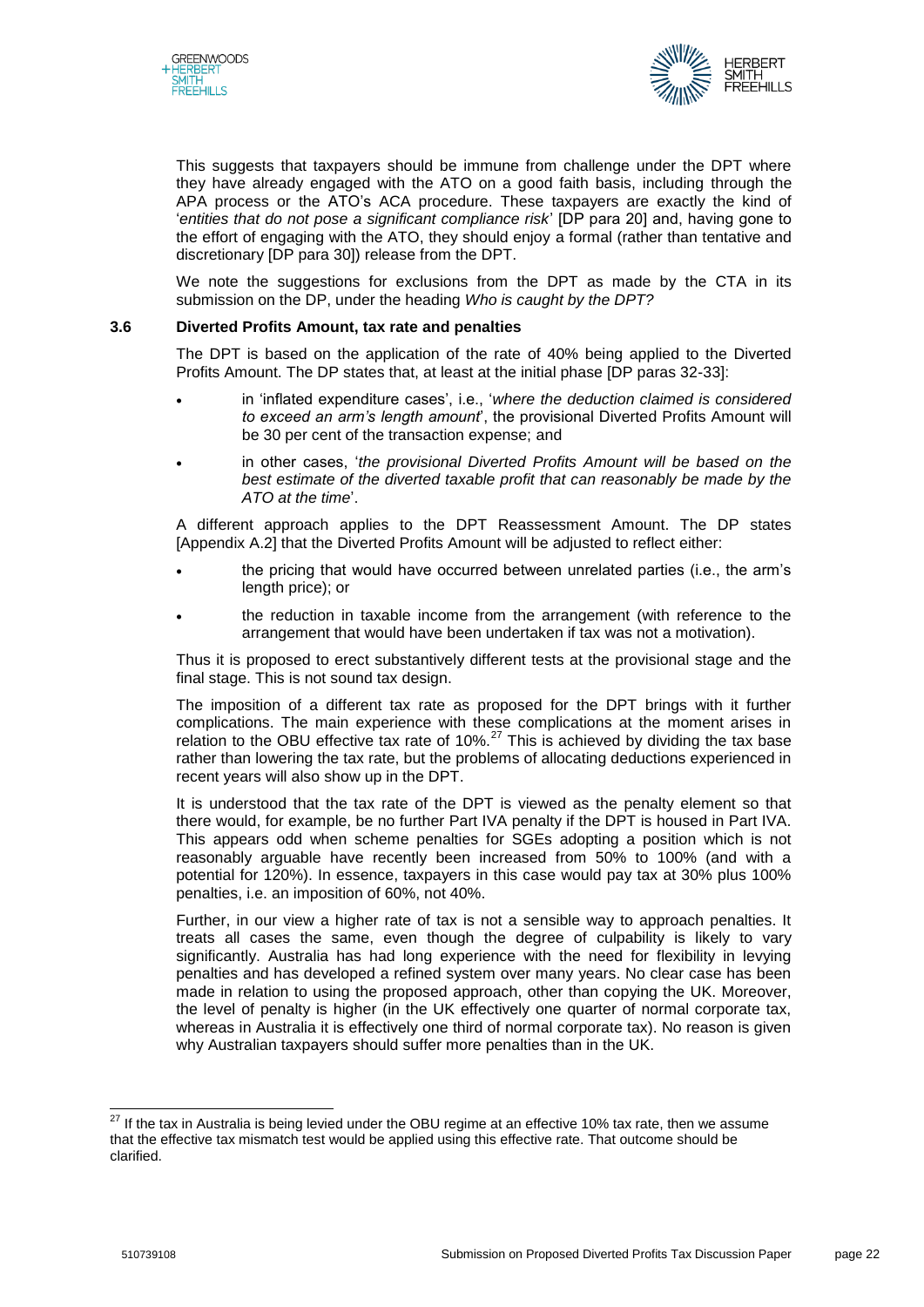



This tax rate approach to penalties also does not deal with penalties arising from other adjustments where the DPT is on top of such adjustments, e.g., where tax is collected on audit under the CFC regime along with penalties. The DP suggests that self-amendment can remove the DPT in transfer pricing cases only.

It is necessary to clarify three matters here. First, self-amendment under other regimes apart from transfer pricing should remove the DPT and reduce the tax rate to 30%. Further, if the DPT is applied on top of the other anti-avoidance regime, the position of penalties applied under that other regime should be dealt with and either the other penalty or the DPT implicit 10% penalty removed. Finally, the DP states that Australian WHT and tax paid under the CFC regime 'could' be credited [DP para 37.1]. Confirmation needs to be provided that such taxes 'will' be credited and that the use of 'could' was not intended to indicate any hesitation on this issue.

Putting aside these specifics, in our view the approach of using the higher rate compared to the normal corporate tax rate and penalties has not been established. If our views on assimilating the DPT into Part IVA above are accepted (noting that we do not accept that the DPT is necessary at all), the same should apply to tax rates and penalties, as with the MAAL.

# **3.7 Administration and procedure**

While the DP devotes some space to discussing the administration and procedure of the DPT, how the tax is envisaged to work in practice is still unclear.

#### *Drafting*

As indicated above in section 1.5, an initial question is where the relevant legislation will be located. One can be confident that a separate imposition/tax rate provision will be needed, but it is not clear whether the other elements of the tax regime – assessing the amount of the tax, and the administration, collection and appeal/review rules – will be separately legislated or will rely on provisions in the current ITAA and TAA with adjustments. Relying on existing provisions may make the drafting task simpler, but it will add to the impression that this is an 'income tax' or an extension to our 'income tax' and thus subject to our treaty obligations.

#### *Commissioner's discretionary power to assess*

The Commissioner is to be given a discretion to issue a DPT assessment. In particular, it is said that '*[t]he Commissioner will have a broad discretion to not apply the DPT where the Commissioner considers the transaction or arrangement to be low risk.*' The grant of discretion to the Commissioner to apply tax provisions is not uncommon (for example the Commissioner has discretion to make a determination under Part IVA). However, it appears that if the relevant transaction or arrangement has an effective tax mismatch and meets the insufficient economic substance test, then the DPT would in the ordinary course be expected to apply. It is therefore unclear how an assessment of risk would be determined by the Commissioner once the elements are satisfied, especially at the preliminary stage in the absence of further information from the taxpayer.

We recommend that some parameters and guidelines as regards when/how the Commissioner might exercise the discretion be included in the legislation, together with examples of 'low risk' transactions or arrangements.

Further, as is common with Part IVA and the transfer pricing rules, where the nature of the law is to reconstruct, compensating adjustment provisions (to be exercised at the discretion of the Commissioner) should also be present.

# *DPT clearance system*

We note the views in the CTA's submission on the DP that some fast tracking of DPT matters should be implemented and possibly a new process to resolve transfer pricing disputes via alternative dispute resolution processes, increased resources devoted to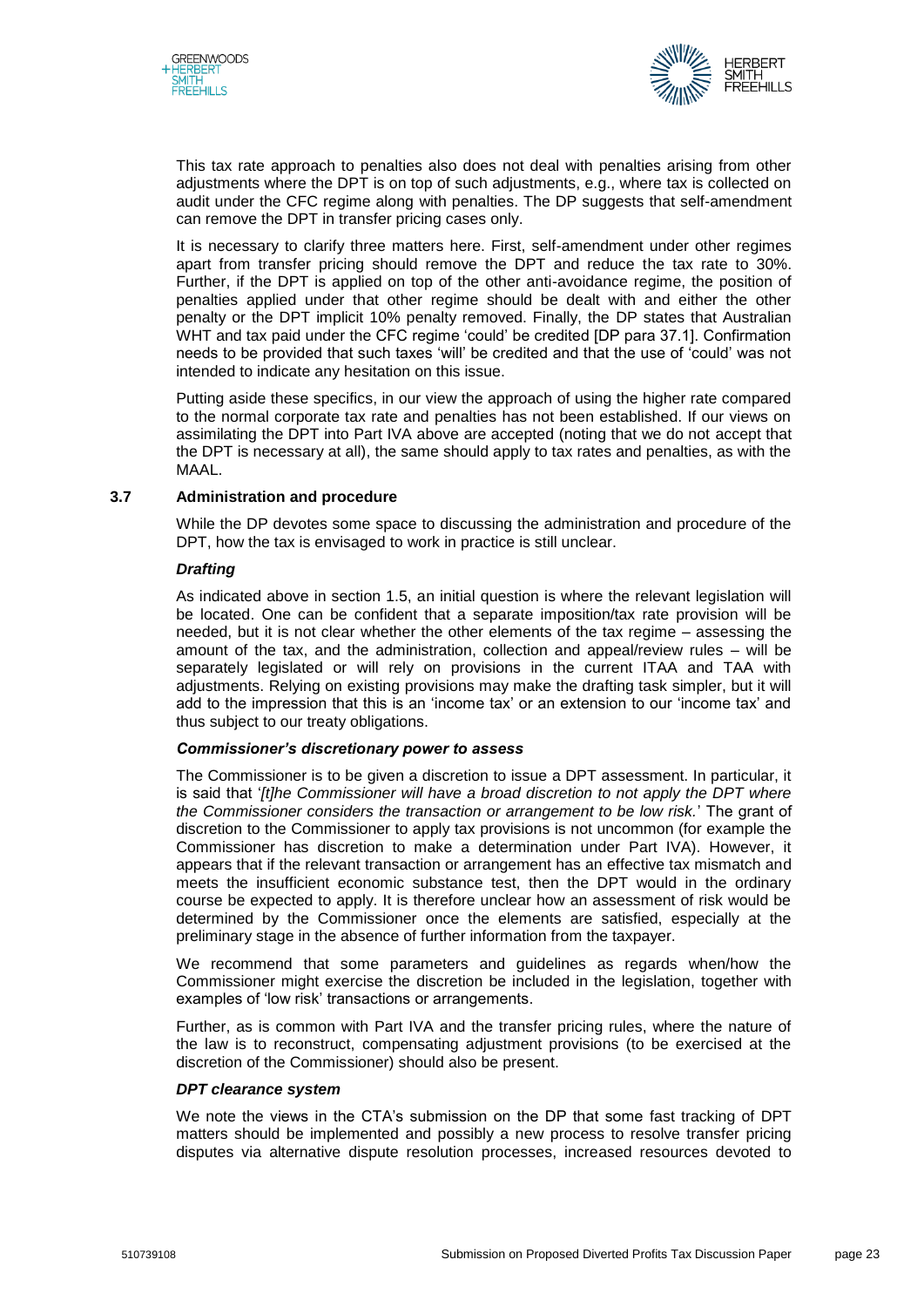



APAs and/or the development of additional safe harbours for low risk transactions. Whilst this may be viewed as a matter for ATO administration, a process for "DPT clearance" with set timeframes enshrined in the law has some merit as an incentive for taxpayers and the ATO to accelerate resolution of matters or provide confirmation that the DPT does not apply to an arrangement.

# *Step 1 – 'provisional DPT assessment'*

The DP outlines the following elements to the administrative regime:

- the ATO must initiate the DPT process [DP para 43] and will have up to 7 years after the making of an assessment (presumably a deemed assessment) under the income tax to make a 'provisional DPT assessment' [DP para 45];
- the 'provisional Diverted Profits Amount' will be either (i) 30% of a gross payment in 'inflated' payment cases or (ii) an estimate of omitted taxable income in other cases [DP paras 32, 33]; and
- the taxpayer will then have 60 days to convince the ATO that the ATO has misunderstood the facts [DP para 46].

These passages in the DP assume the ATO will at this stage, at the very least, have to (i) quantify the amount of 'diverted profits' (ii) identify the taxpayer whose profits have been 'diverted' and (iii) explain its view of the facts and its assumptions in a document which accompanies the provisional DP assessment. If the document is to be meaningful, as it will need to be, presumably the document should also make clear why the DPT is enlivened: that the taxpayer is a SGE, why the *de minimis* threshold has been failed, what is the relevant cross-border transaction, which transactions form part of the series of cross-border transactions, where the relevant income ended-up being taxed, the effective tax rate borne in that country, the facts and features which are relied upon to show that the "design" was to secure a tax reduction, and so on. Given the history of ATO practice making determinations under Part IVA, one suspects this document is not likely to commit the ATO to a single, clear position.

Apparently the taxpayer will be precluded from attempting '*to correct factual matters … on transfer pricing matters'* [DP para 46]. This limitation seems very odd and unreasonable, given that a stated goal for this measure is to '*encourage greater openness with the ATO … and allow for speedier resolution of disputes*' [DP para 13]. Nor is it obvious just how this prohibition could be enforced.

It seems that, under conventional principles, a 'provisional DPT assessment' is not an assessment at all – nothing in the DP suggests it can be challenged by a taxpayer, nor can the amount shown on the assessment be collected by the ATO, and it is necessarily provisional and tentative. One assumes also that a taxpayer which does not respond to this document because it is so uninformative is not to be prejudiced by this failure.

Presumably, the starting point for the preliminary assessment process is that the taxpayer will have an income tax assessment for an income year which the ATO now regards as insufficient. It should be made clear what happens next for income tax purposes. If the dispute is largely about pricing, presumably the ATO has a choice whether to issue an amended assessment under ITAA Division 815 or to proceed with a preliminary DPT assessment or are these two processes to run in tandem? If both processes are launched does the taxpayer face paying 200% of the tax liability pending resolution of the dispute – being 100% of the DPT assessment and 100% of the income tax amount (with the potential to reduce to 50% under the ATO's disputed debts policy)?

And presumably, the ATO should be prevented from initiating any process under the DPT if the matter has already been the subject of a dispute and binding resolution (whether by settlement, Ruling, APA or judgment) in the context of the income tax. Indeed as the DPT is intended as a punitive tool to be used in the context of uncooperative taxpayers [DP para 9] taxpayers which are meeting their disclosure obligation to the ATO, e.g., via an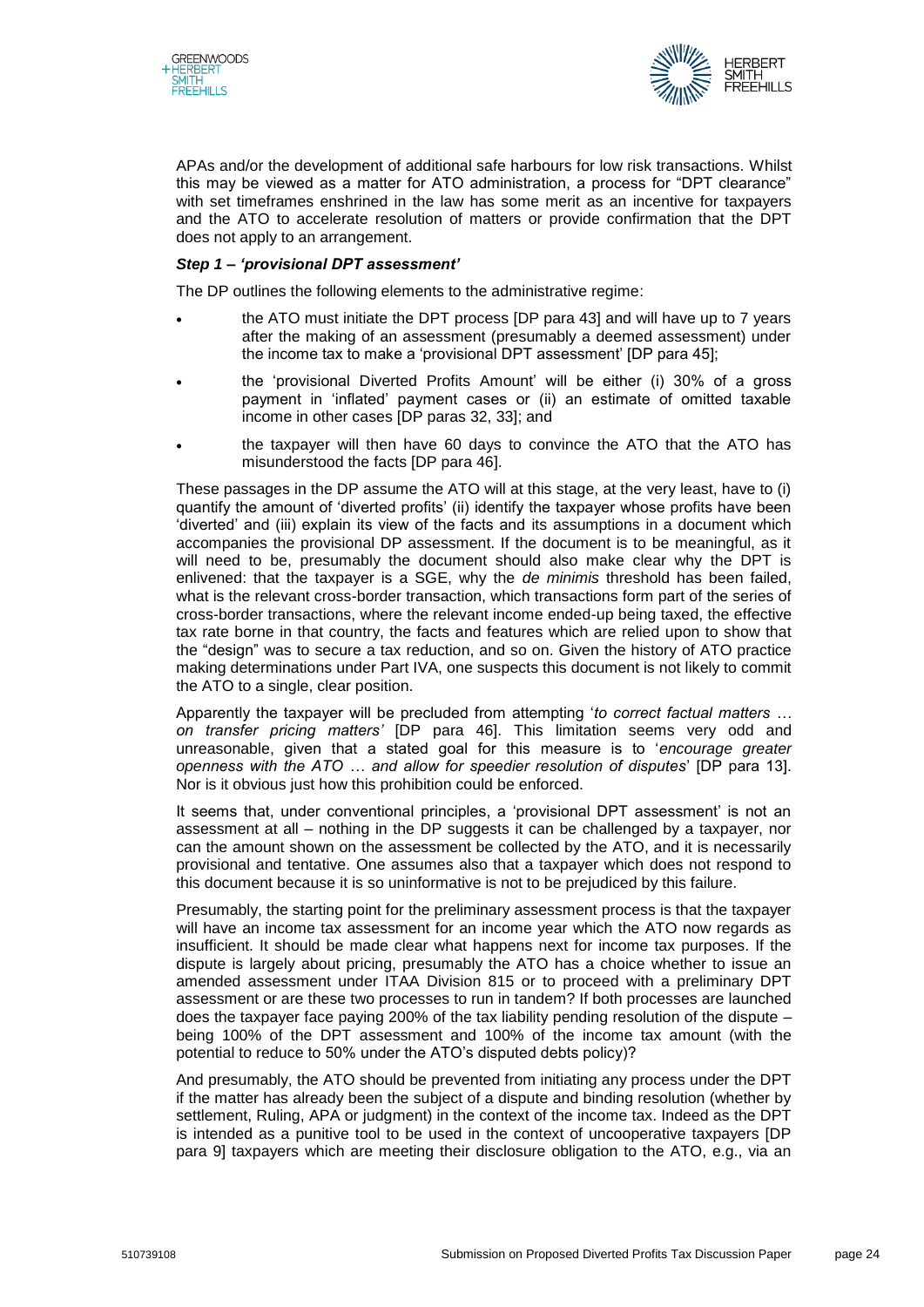



ACA or APA or PCR or IDS and '*who do not pose a significant compliance risk*' [DP para 20] should be outside the DPT measure which should not be used by the ATO as a coercive tool in the event of a genuine disagreement with such a taxpayer. Ideally there would be behavioural descriptions embedded in the gateway provisions (as there are in the current penalties regime) to the measure to make this policy intent abundantly clear.

Paragraph 49 of the DP suggests the ATO may increase the amount of DPT it is seeking to collect up to 30 days prior to the end of the 'review period.' It seems that the ATO does not need to restart at the beginning of the process and issue a second or revised 'provisional DPT assessment;' instead the DP speaks of issuing 'a supplementary DPT assessment.'

# *Step 2 – final DPT assessment*

The DP says:

- the ATO 'will issue a final DPT assessment within 30 days' after the 60 day representation period has expired [DP para 47];
- the final DPT assessment will be increased by interest calculated from the date of the income tax assessment [DP para 38] and reduced by any Australian WHT or income tax under the CFC rules [DP para 37];
- the taxpayer must pay that amount within 21 days of the date of issue of the assessment [DP para 47];
- the ATO will be able to amend this 'final DPT assessment' at will and seemingly repeatedly within 12 months [DP para 39]; and
- the taxpayer can lodge an appeal with a court within 30 days 'after the completion of the review period' [DP paras 40, 50].

While the DP speaks as if the ATO *must* issue a final assessment, presumably this is a separate decision, otherwise there would be no point in conducting the representations.

As noted above, the DP makes it clear that the *provisional* DPT assessment will be based on the 'Diverted Profit Amount' [DP para 31] which may be either a gross or a net figure [DP paras 32-33]. The DP does not explain whether the *final* DPT assessment must attempt to reflect net profits diverted from Australia though that seems to be the intention [DP Appendix A.2], or whether it can also be based on 30% x gross payments. For instance, in the example in Appendix B.1 of the DP, it appears the initial *final* DPT assessment is based on 30% x payment (\$15m) and the ATO unilaterally decides to reduce the Diverted Profits Amount to an amount which reflects omitted taxable income (\$5m).

It is not clear why the Commissioner should *prima facie* apply 30% to the entire transaction expense in inflated cases, recognising at the time it may be accepted that at least part if not most of that expenditure would be deductible under ordinary transfer pricing (arm's length) principles. As the example in Appendix B.1 shows, the process in respect of inflated expenditure cases would encourage early large provisional or final DPT assessments which the Commissioner would expect to be ultimately determined incorrect, even at the DPT Reassessment stage. That is not sound tax policy or tax administration.

What is also not clear is whether the ATO must reduce the preliminary assessment to reflect the amount of taxable income said to be diverted from Australia or whether it can validly insist that the taxpayer pay tax on a gross amount. The example in Appendix B.2 does not answer the question because the final DPT assessment is based on a nonpayment figure (depreciation in lieu of rental). Appendix A.2 suggests the final DPT assessment must reflect either the arm's length price or –

*The reduction in taxable income from the arrangement (with reference to the arrangement that would have been undertaken if tax was not a motivation)*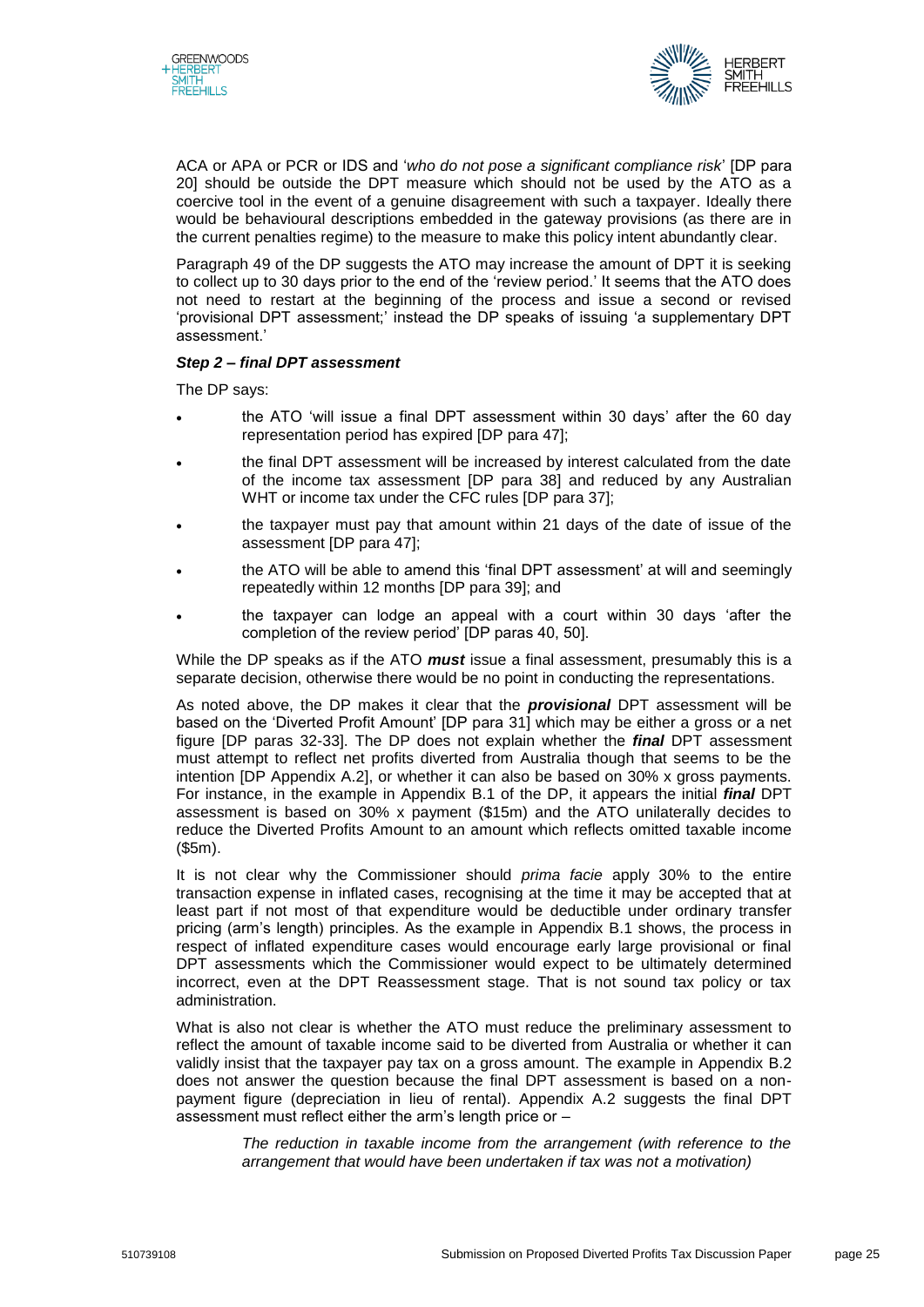



This formulation suggests that the final assessment will likely be substantively different from the preliminary DPT assessment.

The passage in Appendix A.2 is already enacted in Part IVA [s.177CB(4)(b)]. It essentially authorises the ATO to impose tax on a transaction which the taxpayer could have undertaken, but didn't. The formulation is driven by predictions about behaviour what '*would*' the taxpayer have done ignoring tax. This drives attention back to the experience of taxpayers and the ATO with Part IVA, at least prior to 2012.

The DP does not explain whether the 'preliminary assessment' and the 'final assessment' have to be consistent. For example, what happens if the representations convince the ATO that the income which it believes is being 'diverted' from Company A is actually being diverted from Company B? This is not just a dispute about the amounts involved; it goes to the heart of the liability to pay DPT.

The final assessment will need to be justiciable (on both procedural grounds and substantive merits) but the DP does not explain what happens if the taxpayer is ready to challenge the validity of the assessment before 12 months has expired. Appendix A.2 does say that the taxpayer '*has no right of appeal against the final DPT assessment at this stage*' but it is not clear if that is referring just to the 21 days for paying the final DPT assessment or throughout the entire 12 months 'review period.' It is not clear what policy would be served by preventing a taxpayer from contesting a DPT assessment for 1 year.

It is contemplated that on an ATO review, the ATO may increase or decrease a DPT assessment to reflect additional information received from the taxpayer, including on compliance of the arrangement with transfer pricing rules. Further, at any point during the review period, the taxpayer will have the option to amend their relevant income tax return to reflect transfer pricing outcomes, with the Diverted Profits Amount correspondingly reduced (potentially to nil).

Presumably, consistent with established practice, in transfer pricing cases, the taxpayer could amend its return and then object to its return. Adopting this method, the effect of the DPT would only be to invert the common process for the conduct of transfer pricing tax audits: rather than the conventional process of the ATO conducting an audit followed by an assessment and objection, the process will be to have a provisional DPT assessment followed by an amended return and objection, with the substantive audit taking place following the provisional DPT assessment and in circumstances where the Commissioner has received the amount under assessment.

If this is the policy intent, then that is unstated and its implications have not been evaluated.

It seems the taxpayer could not amend in other (i.e., non-transfer pricing) cases. However, it is not clear why amendment would be permitted in transfer pricing cases (presumably permitted to encourage taxpayer engagement) while not in others, even if the taxpayer is engaged.

# *Step 3 – appeal against DPT assessment*

The DP notes that after the 12 month review period is completed the taxpayer has the right of appeal against any DPT assessment through existing court processes. Presumably these would be under Part IVC of the TAA. Such a mechanism is required to ensure the DPT is not unconstitutional by reason of it being uncontestable.

In an appeal, the presence of a tax mismatch might not often be in dispute. Therefore, the focus of an appeal or review would be on:

 whether it is reasonable to conclude based on the information available at the time to the ATO that the transaction(s) was designed to secure the tax reduction; and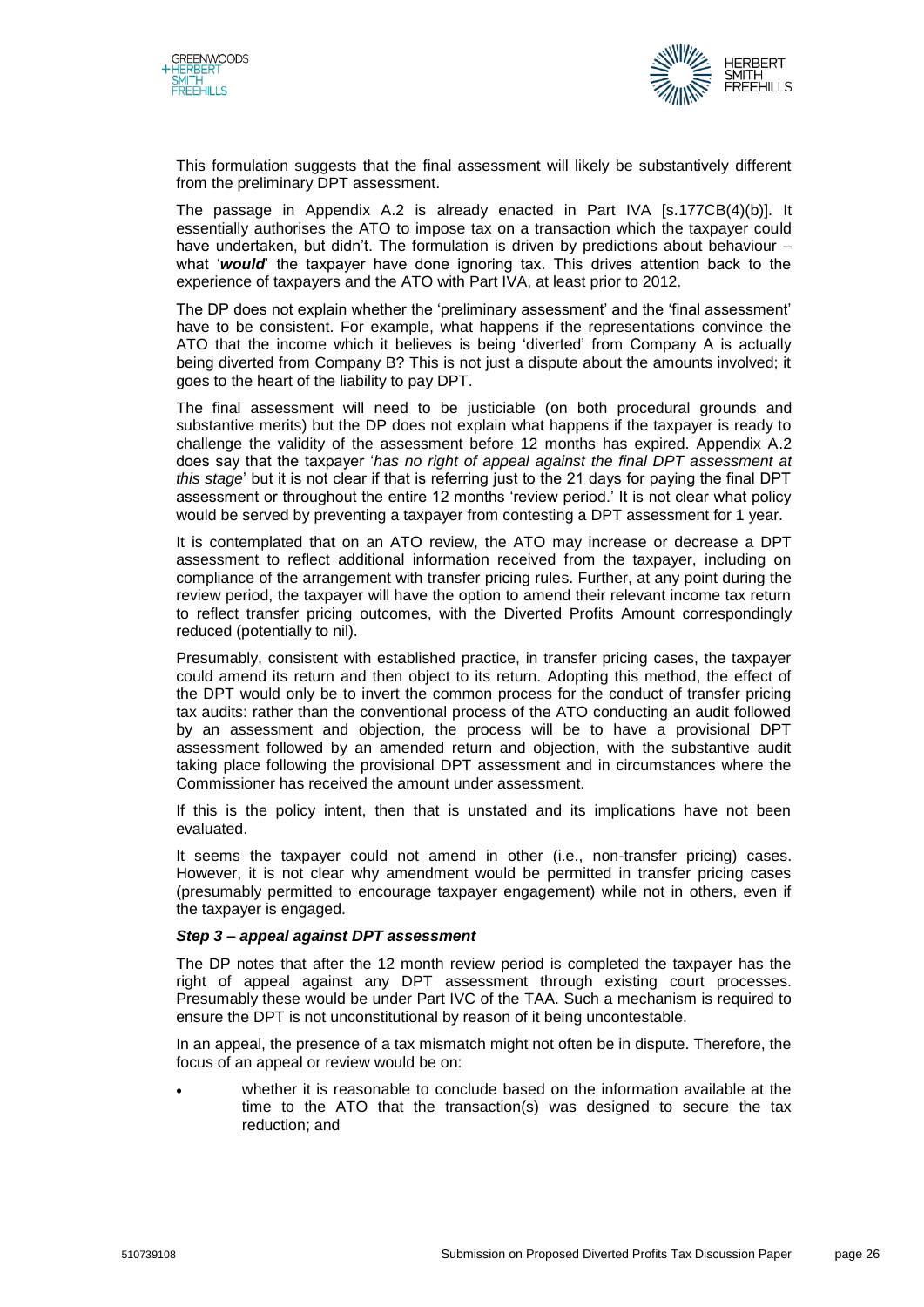



 potentially, the size of any Diverted Profits Amount (i.e., the arm's length pricing for a deduction case or the reduction in income).

However, it should be clarified what the review could be based on. In relation to the insufficient economic substance test:

- whether it is reasonable to conclude that the transaction(s) was designed to secure the tax reduction, with the taxpayer being able to rely on all the information it can produce to satisfy the onus of proof; or
- whether it is reasonable to conclude based on the information available at the time to the ATO at the end of the review period that the transaction(s) was designed to secure the tax reduction.

Those matters should not be based on the information or estimate initially at the time of the first DPT assessment. Further, it should be made clear that the test is one of an objective matter for the Court, not for the opinion or satisfaction of the Commissioner.

#### *Interaction with the income tax*

Perhaps the most difficult aspect of the DP concerns the interaction between the DPT and the income tax. Several points emerge which require confirmation. Based on our reading of the DP:

- in a transfer pricing dispute, if the taxpayer self-amends their prior year income tax return to a figure agreed with the ATO, this will (i) increase their income tax liability (and expose the taxpayer to interest and penalties) and (ii) eliminate their DPT liability entirely [DP paras 39.1 and 39.2];
- in a transfer pricing dispute, the taxpayer also has the option to self-amend their prior year income tax return unilaterally. Where the taxpayer's figure is not agreed to by the ATO, this will (i) increase their income tax liability (and expose the taxpayer to interest and penalties) (ii) but likely only eliminate their DPT liability proportionately [DP paras 39.1 and 39.2];
- in a transfer pricing dispute, if the ATO has issued the final DPT assessment, the taxpayer is entitled to defeat the DPT assessment on the basis of 'compliance of the arrangement with transfer pricing rules' [DP para 39]. In other words, while it does not appear explicitly in either the 'effective tax mismatch' test or in the 'insufficient economic substance test', there is seemingly a further requirement to triggering the DPT – non-compliance with Australia's transfer pricing law; and
- in an omitted taxable income case, there is probably no power to self-amend an earlier income tax return either because of effluxion of time or because there is no substantive regime into which a taxpayer could self-assess. While the ATO might make a determination under Part IVA, the ATO is not required to do so. It also seems the taxpayer cannot defeat the DPT assessment by invoking 'compliance of the arrangement with transfer pricing rules' [DP para 39]. This means the taxpayer must pay DPT and fight the DPT assessment; it has no option of paying income tax instead [DP pages 14, 16].

However, several important aspects of the puzzle still remain unanswered:

 the taxpayer's *income tax return* apparently remains open to amendment at the instigation of the taxpayer, but it should not remain open to amendment at the instigation of the ATO. Otherwise, the ATO will be able to pursue both the income tax (plus interest and penalties) and the DPT. And since the DPT is not deductible or creditable for income tax purposes [DP para 41] there is effectively **triple tax** – two Australian taxes and one foreign tax, with the potential for 100% penalties as well;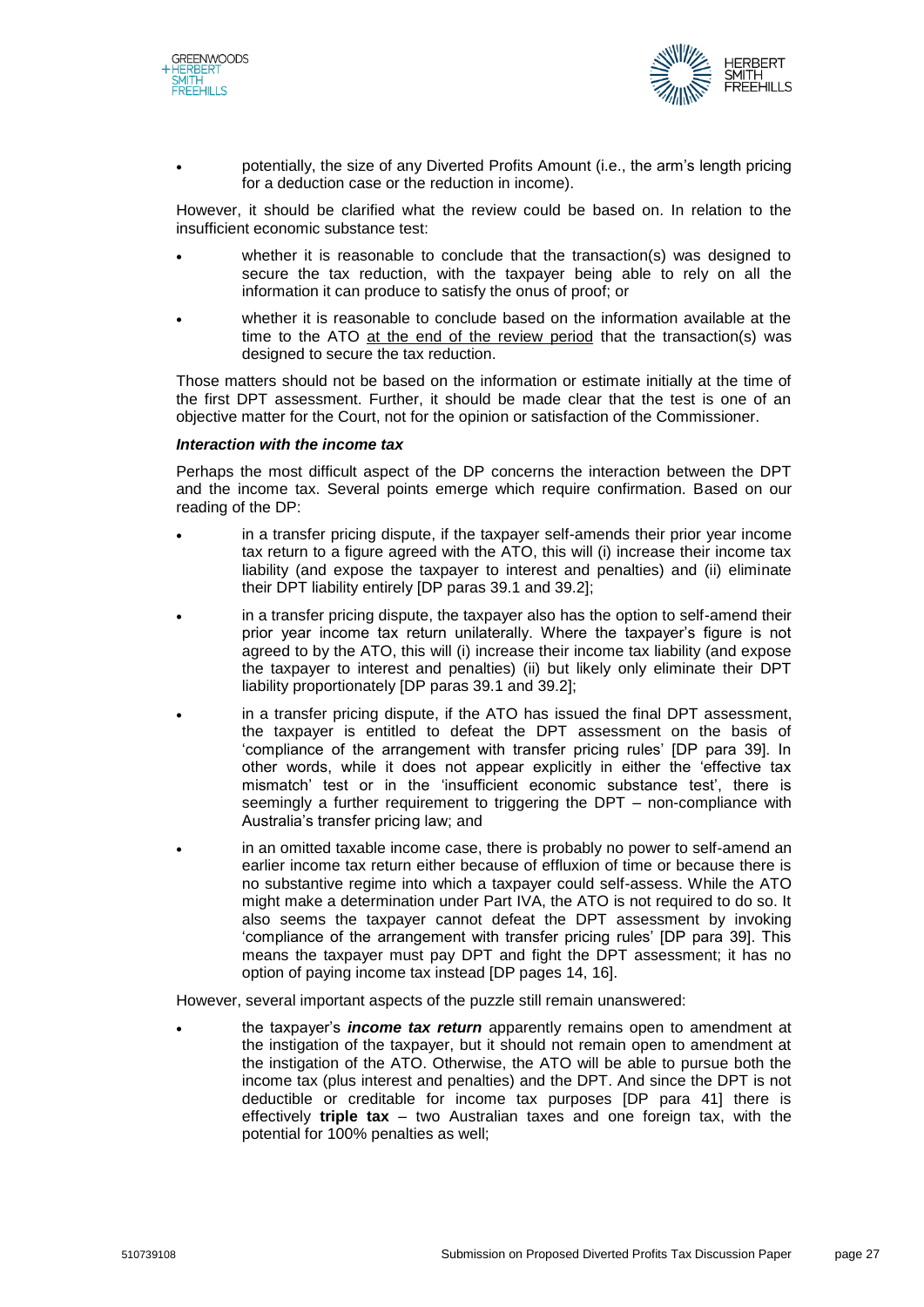



- the taxpayer's *DPT position* should be treated as settled by a conclusive resolution (whether by APA, etc.) of the taxpayer's income tax position; and
- clarification should be provided on how the mutual agreement procedures under Australia's tax treaties would be complied with where the DPT assessment is issued beyond the relevant periods for amendment in offshore jurisdictions.

#### **3.8 Guidance**

The DPT is likely to be viewed as a strongly negative factor for investment in Australia in a number of situations as discussed above. For that reason, and in view of the untried nature of the tax in an Australian context, it is vital that if the DPT is enacted there be very significant and meaningful guidance as to its operation. For guidance to be meaningful, it is necessary in particular not to rely on polar examples where the results are obvious but rather to examine real world examples going both ways in the legislative materials (within the DPT and outside it) and for the ATO to rapidly provide guidance and binding advice in relation to the tax.

Amongst other matters, the guidance should contain some detailed examples, including worked/numerical explanations on the comparison required of non-tax financial benefits of an arrangement, to the financial benefits of the relevant tax reduction, for the purposes of undertaking the 'insufficient economic substance test'.

#### **3.9 Transition**

The DP currently indicates that the DPT will apply to existing structures and that there will be no transitional relief for existing transactions: '*The DPT will apply to income years commencing on or after 1 July 2017 and apply whether or not a relevant transaction (or series of transactions) was entered into before that date*' [DP para 16].

This approach is unreasonable and of considerable concern. The standard approach in Australia, including generally for anti-avoidance rules, is that tax laws commonly take effect on a fully prospective basis and do not apply to transactions on foot prior to the relevant announcement. This was the approach taken when the general anti-avoidance rules in Part IVA were introduced in 1981. No case has been made in the DP as to why the standard approach should not apply. We recommend that the DPT only apply to transactions that commence on or after some relevant date, i.e. 1 July 2017.

On the other hand, if the start date rule is not to be revised, then additional time should be provided for existing transactions to be restructured (as has occurred with new regimes not uncommonly in the past where significant restructuring is necessary).

# **3.10 Sectoral impacts**

We have indicated at a number of points above that the DPT is likely to have important sectoral impacts. There is a consequent need to analyse the likely outcomes to determine whether special provisions are needed to ensure that the vast preponderance of common related party transactions do not need detailed DPT analysis and should be able to rely on standard transfer pricing documentation and analysis, and scrutiny under Australia's CFC rules.

One obvious candidate is the finance sector. In the UK, for example, there are special rules to protect UK banks. The UK DPT deals specifically with loan relationships to substantially mitigate the exposure of the finance sector to its DPT. $^{28}$  The UK legislation excludes 'excepted loan relationships' (explicit loans, some arrangements recharacterised as loans and hedges of such loans) from the scope of the UK DPT. The UK Guidance gives examples of situations where the finance sector (banking, insurance, leasing, intra-group financing, securitisation and other elements of the finance industry) is

<sup>28</sup> *Finance Act 2015* (UK) s.109.